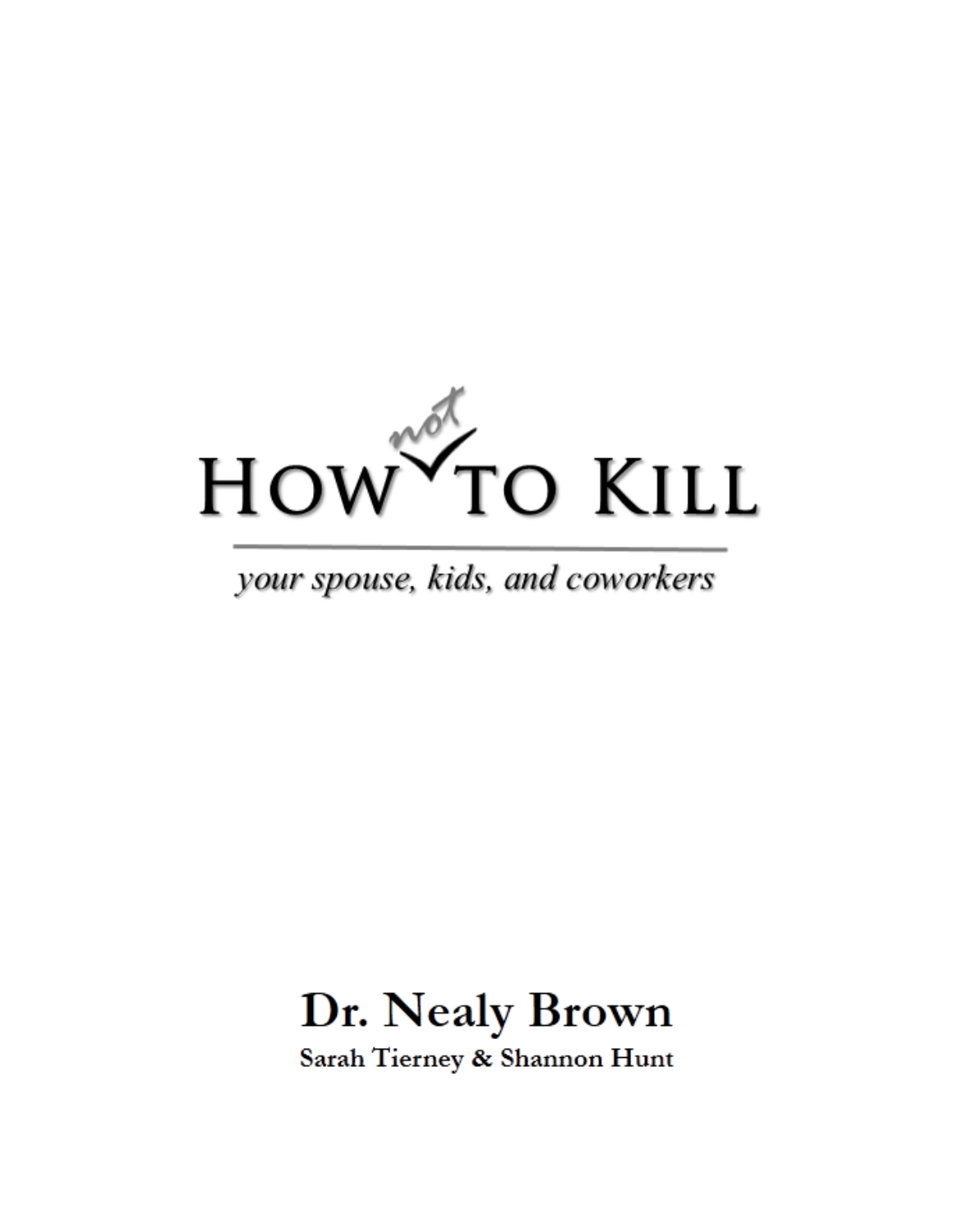**Workbook Contents**

*Click the title to go to each chapter*

# **[CHAPTER 1](#page-4-0)**

S[ILENCE IS](#page-4-1) GOLDEN *[Learning when we don't need to talk about it](#page-4-2)*

#### **[CHAPTER 2](#page-5-0)**

P[LAN](#page-5-1) B, C, . . .OR Z! *[If I want it, I'm responsible for it.](#page-5-2)*

#### **[CHAPTER 3](#page-6-0)**

T[RASH THE](#page-6-1) TRIVIAL *[Living our priorities](#page-6-2)*

#### **[CHAPTER 4](#page-7-0)**

P[LUGGING THE](#page-7-1) LEAKS *[Stopping the downward spiral of emotion](#page-7-2)*

# **[CHAPTER 5](#page-8-0)**

[PMS](#page-8-1) *[Preference, Mistake, or Sin?](#page-8-2)*

# **[CHAPTER 6](#page-9-0)**

[Q-T](#page-9-1)IP *[Translating well](#page-9-2)*

#### **[CHAPTER 7](#page-10-0)**

**S[EASONS](#page-10-1)** *[Going forward even in the dead of winter](#page-10-2)*

#### **[CHAPTER 8](#page-11-0)**

LIFE J[ACKETS](#page-11-1) *[Moving beyond the issue to settle the emotion](#page-11-2)*

#### **[CHAPTER 9](#page-13-0)**

W[ELCOME TO THE](#page-13-1) JUNGLE *[How to relate to different personalities](#page-13-2)*

### **[CHAPTER 10](#page-14-0)**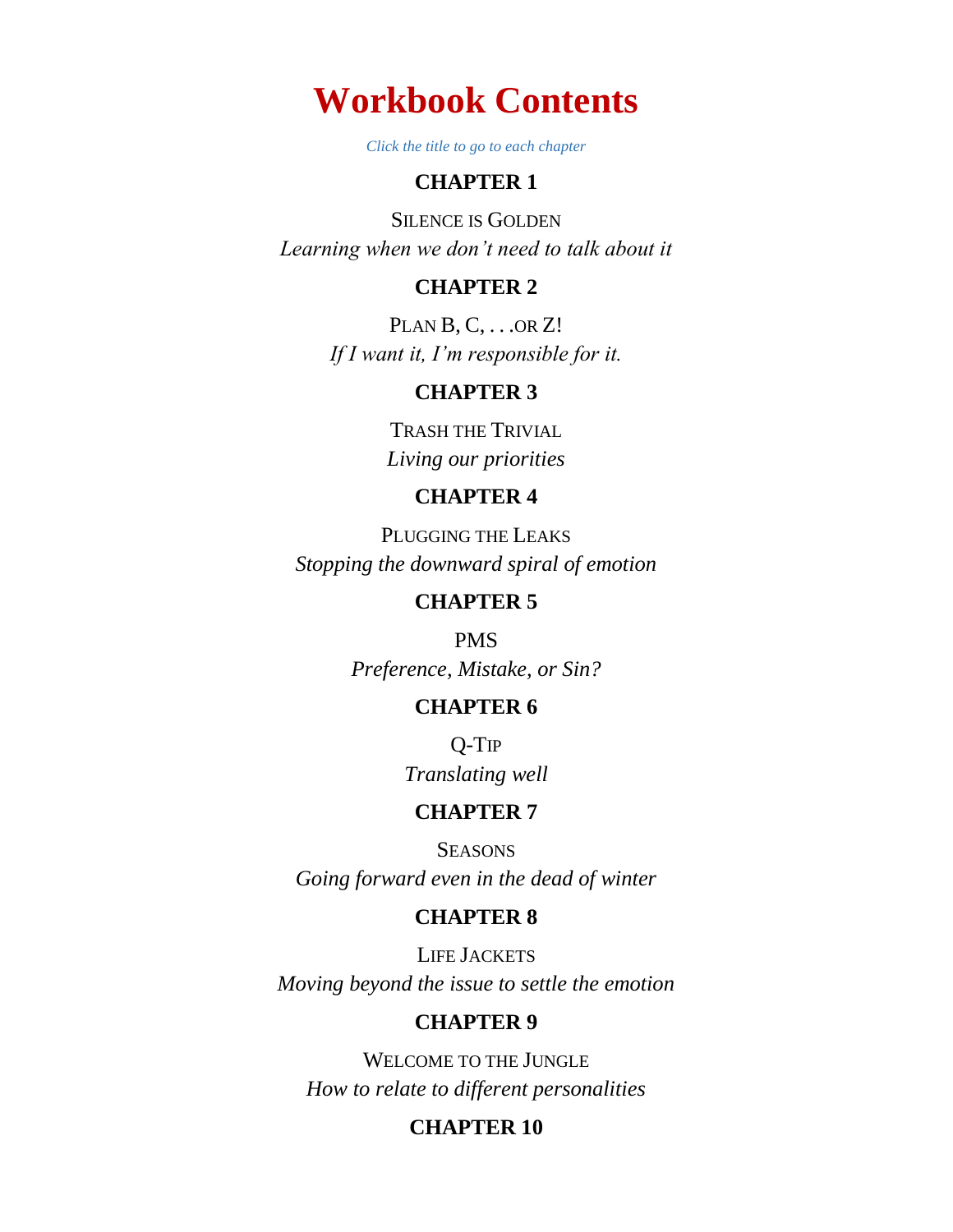W[ELCOME TO THE](#page-14-1) JUNGLE (CONT.) *[How to relate to different personalities](#page-14-2)*

#### **[CHAPTER 11](#page-16-0)**

[WAR](#page-16-1)

*[Wants, Approach . . . Results!](#page-16-2)*

# **[CHAPTER 12](#page-17-0)**

L[ITTLE](#page-17-1) DEVIL *[Feeding our good side and starving the bad](#page-17-2)*

# **[CHAPTER 13](#page-19-0)**

THE D[ANCE](#page-19-1) *[Overcoming patterns of conflict](#page-19-2)*

# **[CHAPTER 14](#page-21-0)**

**[ICU](#page-21-1)** 

*[Just when you think it's over, it's not…](#page-21-2)*

# **[CHAPTER 15](#page-23-0)**

**M[ONOSCOPE](#page-23-1)** *[Expanding our focus to be treasure hunters](#page-23-2)*

### **[CHAPTER16](#page-24-0)**

R[OADBLOCKS](#page-24-1) *[Removing the pain that plagues us](#page-24-2)*

### **[CHAPTER 17](#page-25-0)**

THE G[OLDEN](#page-25-1) RULE *[Changing from referee to cheerleader](#page-25-2)*

#### **[CHAPTER 18](#page-26-0)**

B[UT](#page-26-1) WHY?! *[Letting go of "Why" and grabbing hold of "Now what?"](#page-26-2)*

#### **[CHAPTER 19](#page-27-0)**

S[IMPLE](#page-27-1), NOT EASY *[Tipping the scales toward a positive, rewarding relationship](#page-27-2)*

#### **[CHAPTER 20](#page-28-0)**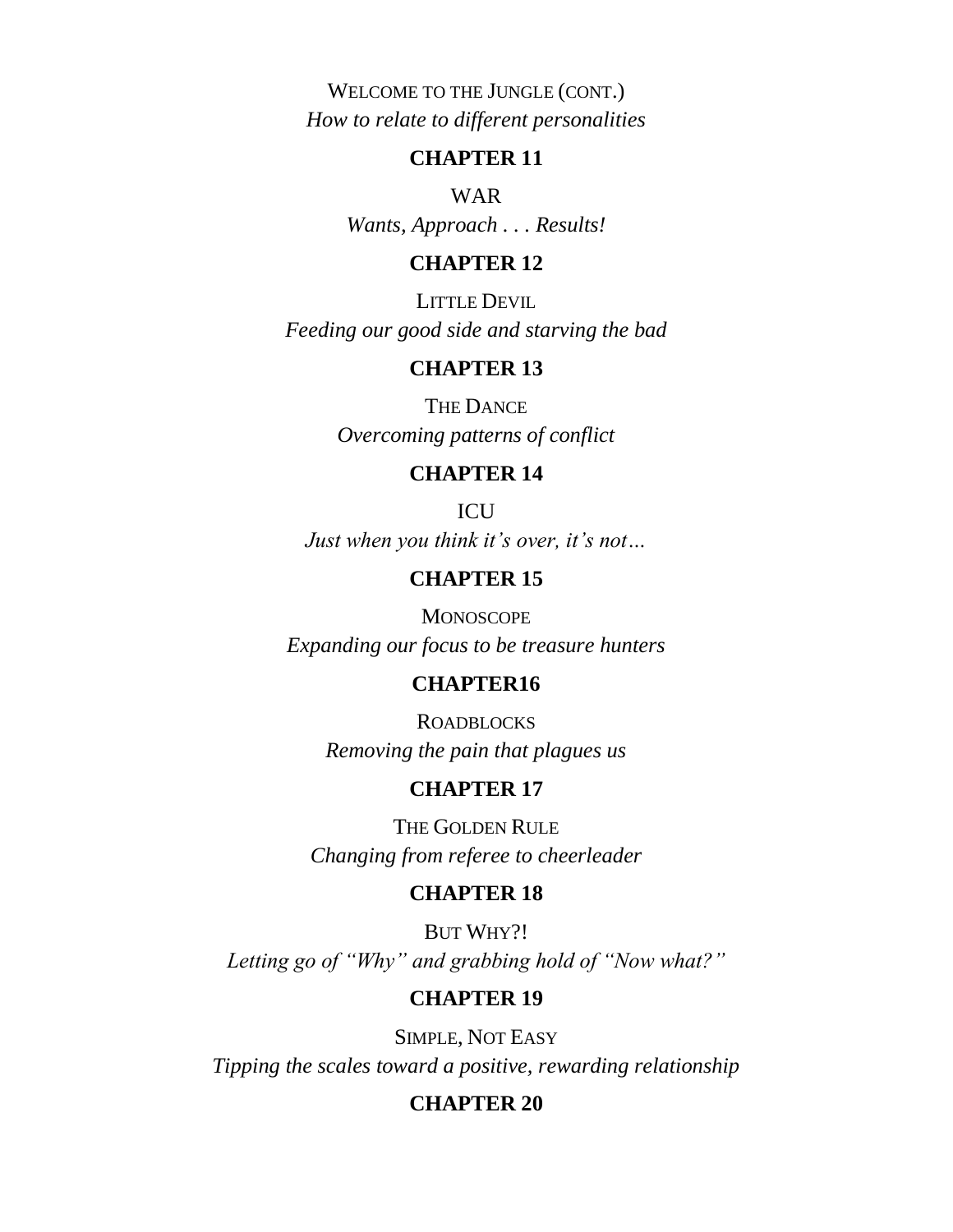W[ALLS](#page-28-1)

*[Finding a way in](#page-28-2)*

# **[CHAPTER 21](#page-29-0)**

T[RIGGER](#page-29-1) POINTS *[Humility is for the strong.](#page-29-2)*

# **[CHAPTER 22](#page-30-0)**

S[TOP](#page-30-1) IT *[Figuring out what works](#page-30-2)*

# **[CHAPTER 23](#page-31-0)**

[A](#page-31-1)S IS *[Accepting the shortcomings of others](#page-31-2)*

# **[CHAPTER 24](#page-32-0)**

SELF-[CARE](#page-32-1) *[Making sure you're at your best](#page-32-2)*

# **[EPILOGUE: SCHEDULED SEX](#page-33-0)**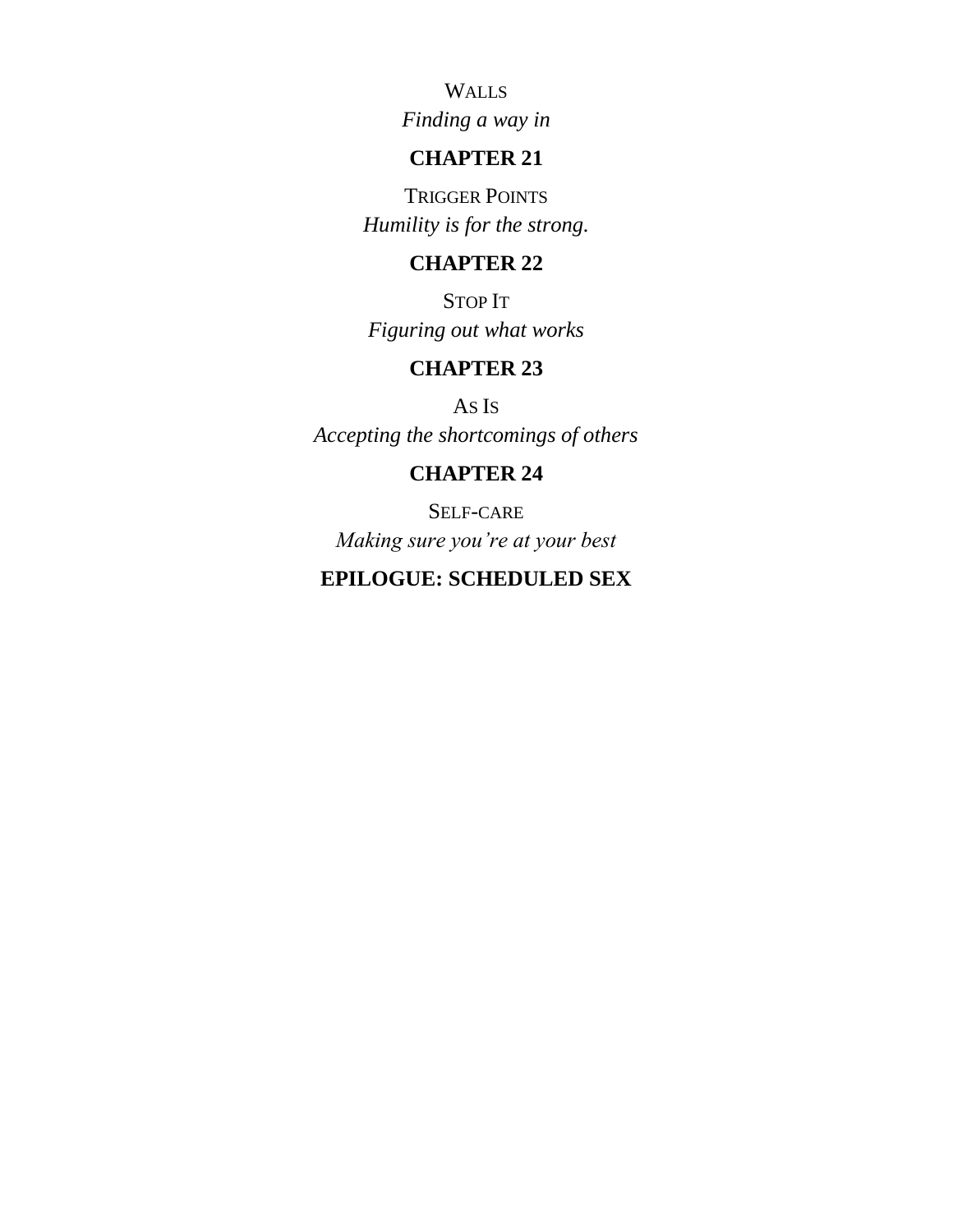# <span id="page-4-1"></span><span id="page-4-0"></span>**Silence is Golden**

<span id="page-4-2"></span>Learning when we don't need to talk about it

*"Remember not only to say the right thing in the right place, but far more difficult still, to leave unsaid the wrong thing at the tempting moment." Benjamin Franklin*

# *HOW TO APPLY THIS TO YOUR LIFE:*

Think of a time when you have chosen to talk about it or point it out when you could have given the gift of silence instead. **Who are the people in your life who could use the gift of silence from you more often?**

Make a list of current situations where it would be wise to practice "silence is golden" and just take care of it yourself, like Mary did with her quality steaks.

Make a list of current situations where it would be wise to practice "silence is golden**." In each case, how can you stay engaged even while remaining silent about something**, like Carmen did?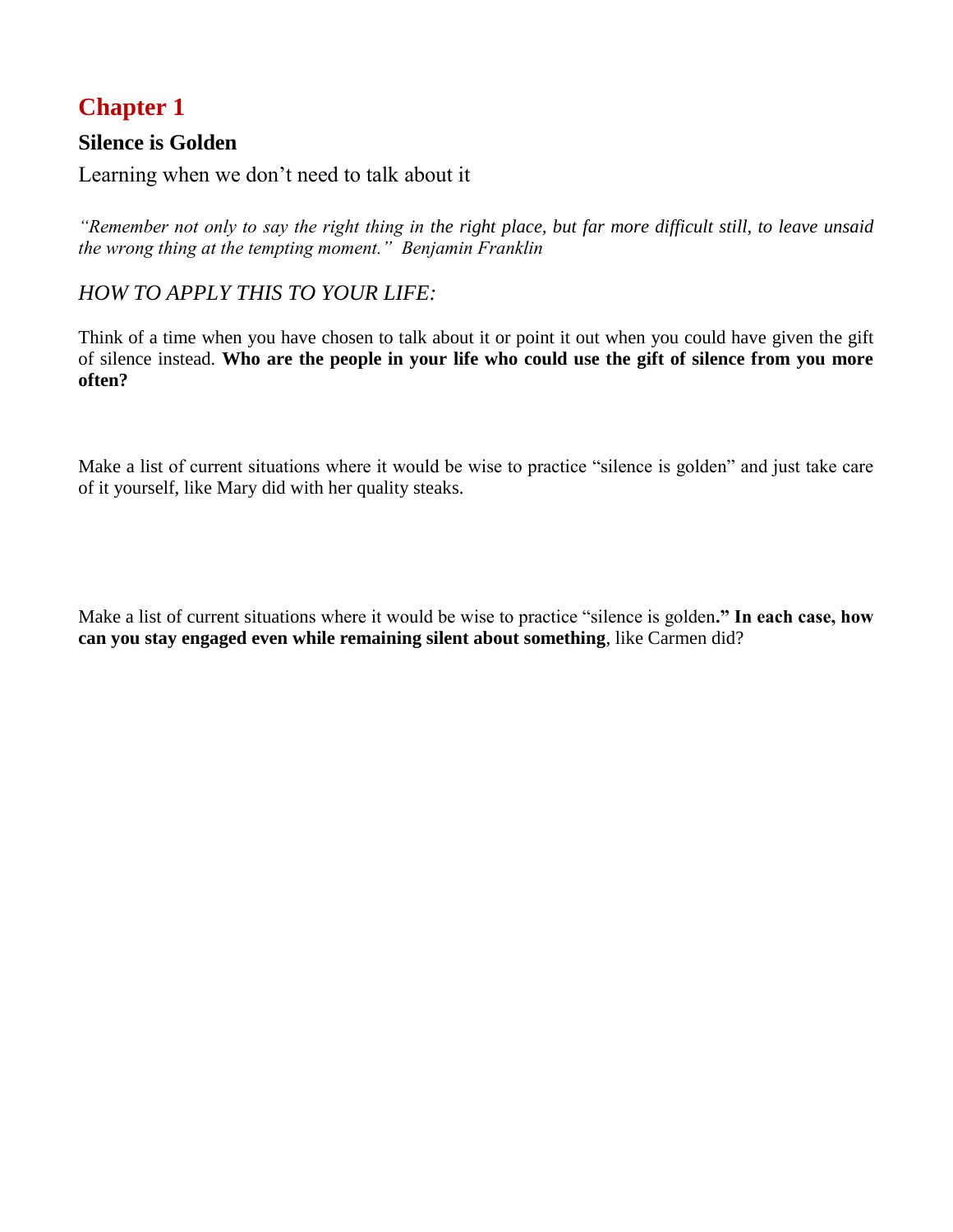# <span id="page-5-1"></span><span id="page-5-0"></span>**Plan B, C, . . .or Z!**

<span id="page-5-2"></span>If I want it, I'm responsible for it.

*"The key to success is the ability to go from one failure to the next with no loss of enthusiasm." Winston Churchill*

#### *HOW TO APPLY THIS TO YOUR LIFE:*

What is your dining room table dilemma? What request has your spouse, child, or coworker seemingly ignored? Is it the messy cubicle that you requested be tidied? Is it the stereo that's constantly on in the garage even after you asked him a million times to turn it off? Or maybe you have an unspoken expectation: "She should know that I need at least a half hour at home after work before being bombarded with stuff about the kids." **What is that request or expectation that is not being met?** 

This is something that *you* value, and it may not be something your spouse, child, or coworker values. And that's okay. So, if this is something that *you* value and something that *you* want, how will you get what you want? **Write down three different strategies to get what you want**, keeping in mind that you can't change the other person.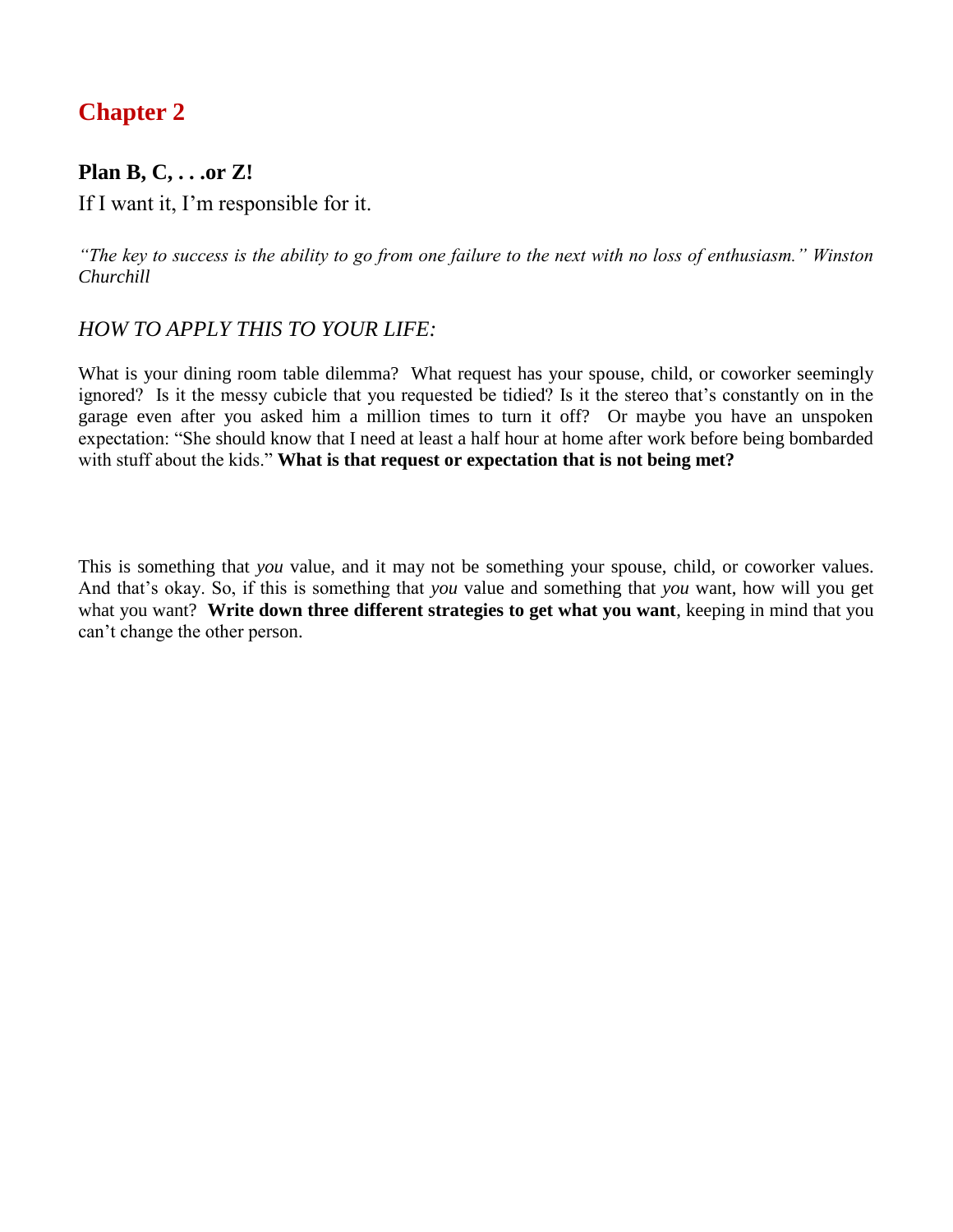# <span id="page-6-1"></span><span id="page-6-0"></span>**Trash the Trivial**

<span id="page-6-2"></span>Living our priorities

*"You have to decide what your highest priorities are and have the courage—pleasantly, smilingly, unapologetically, to say 'no' to other things. And the way you do that is by having a bigger 'yes' burning inside. The enemy of the 'best' is often the 'good.' The main thing is to keep the main thing the main thing." Stephen R. Covey*

### *HOW TO APPLY THIS TO YOUR LIFE:*

I know it may drive you nuts that the dishes are in the sink, that the files are unorganized, or that your daughter wants pink hair and piercings. (Breathe.) Those things really don't matter. You may even need to repeat this to yourself: "Those things really don't matter." Your relationships matter. It's time to be real with yourself. **What have you made a priority that's actually unimportant?** (If you're like me, there are probably several things. Write them all down!)

**What is truly important to you?** 

While you've been focusing on the unimportant, what have you been sacrificing? **What have you missed out on that is important because you were spending too much time on the unimportant?**

*Further reading:*

Covey, Stephen R. *First Things First.* New York: Simon and Shuster, 2001. Covey, Stephen R. *The 7 Habits of Highly Effective People*. New York: Simon and Shuster, 2003.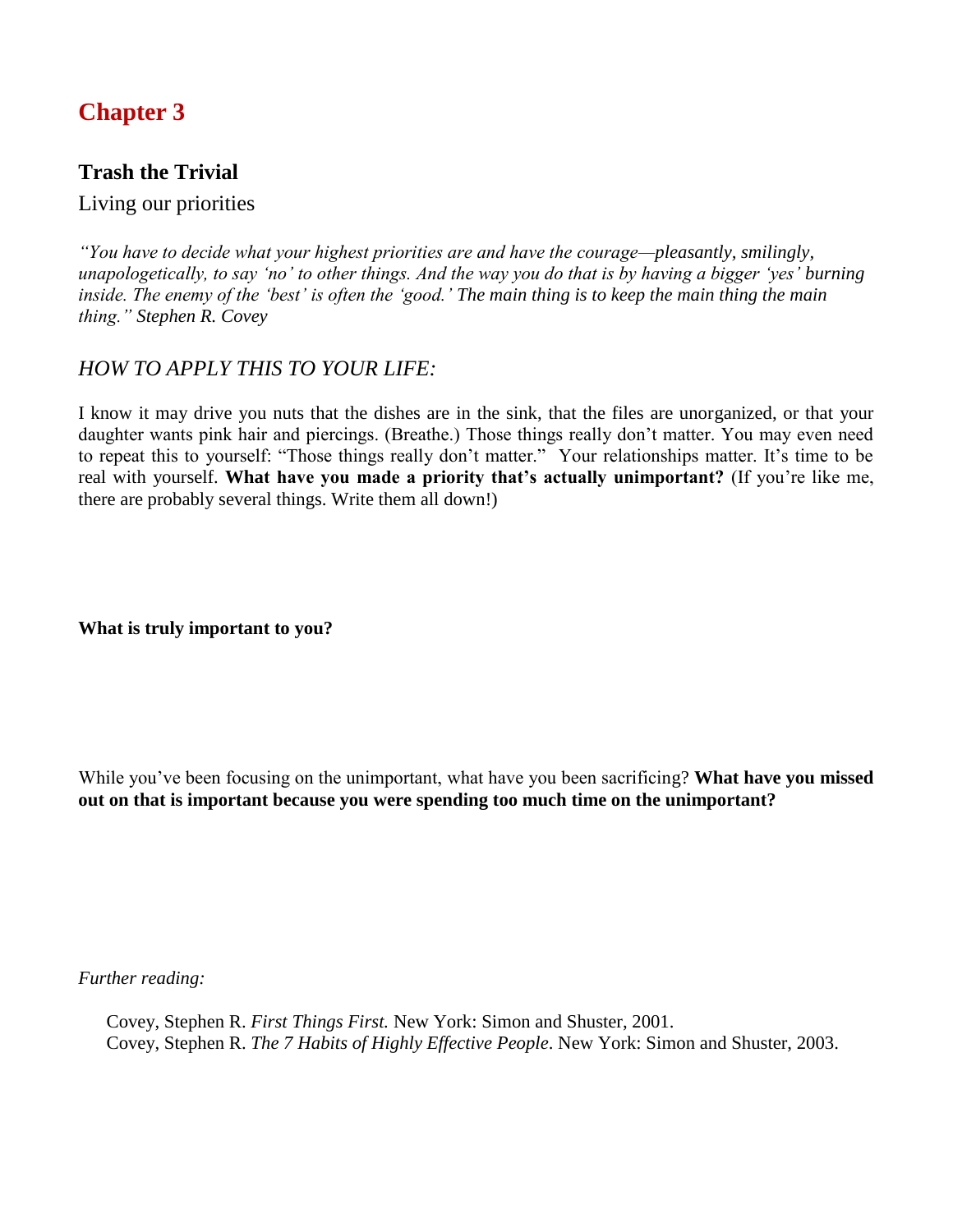# <span id="page-7-1"></span><span id="page-7-0"></span>**Plugging the Leaks**

<span id="page-7-2"></span>Stopping the downward spiral of emotion

*"When another person makes you suffer, it is because he suffers deeply within himself, and his suffering is spilling over. He does not need punishment; he needs help. That's the message he is sending." Thich Naht Hanh*

# *HOW TO APPLY THIS TO YOUR LIFE:*

**Whose emotion do you allow to leak onto you?** Some of us allow *all* emotion from anyone to leak onto us. When someone gets mad, we get mad back. When someone says we hurt them, we feel hurt too. If this is you, admit to yourself that you allow almost everyone to leak onto you. For others, there are a few people to whom we react the most. Often it is a spouse, child, parent, or boss. Who leaks on you?

Think of the last time you reacted to being leaked on. **What could you have done to plug the leak for yourself in that situation?** Write down at least 5 ways you think you could help plug your own leaks and keep emotion from growing inside you.

Think of a time when someone's emotion leaked on those around you. Maybe it is the same situation you just thought of. **What could you have said or done to plug the leak for others?** You might want to use some of Frank's tactics (changing the subject, saying "Sorry, man," etc). Write down at least 5 things you could use to help plug the leaks and keep the negative flood of emotion from destroying people.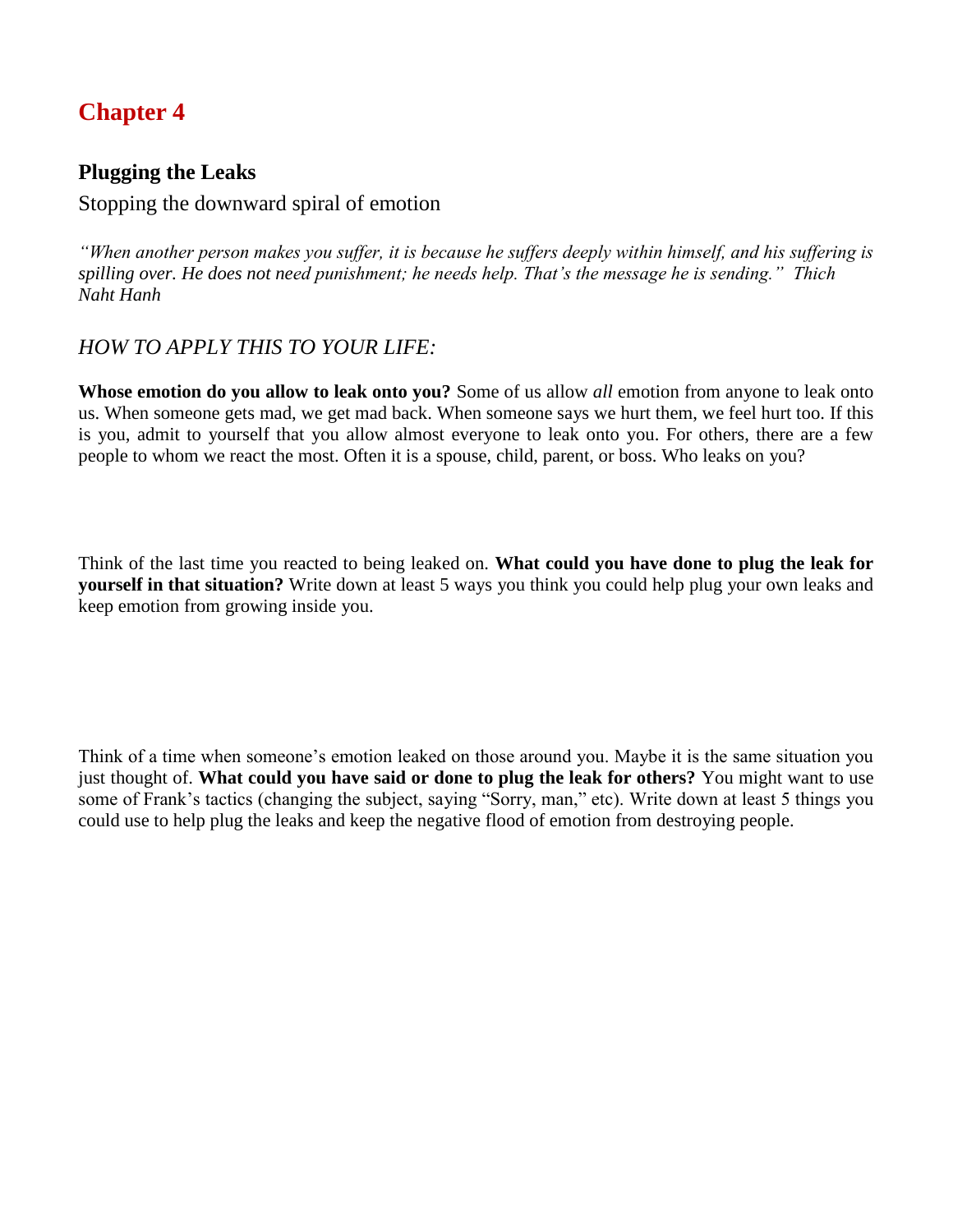# <span id="page-8-1"></span><span id="page-8-0"></span>**PMS**

### <span id="page-8-2"></span>Preference, Mistake, or Sin?

*"Much that we call evil is really good in disguises; and we should not quarrel rashly with adversities not yet understood, nor overlook the mercies often bound up in them." Horace Mann*

# *HOW TO APPLY THIS TO YOUR LIFE:*

Now that you've figured out what PMS really stands for—Preferences, Mistakes, and Sin—it's time to figure out what you've been getting angry, frustrated, and upset about that isn't really wrong at all**.**  Perhaps it's the way your kid's coach runs basketball drills, or how your spouse leaves laundry on the floor, or how your co-worker talks so loudly you can't think. **What have you been getting angry, frustrated, or upset about that is truly just a preference?**

You *should* not leave your dishes in the sink. You *should* not park in the handicapped parking space. You *should* speak up during meetings. You *should* spend your day with the family. **What's your list of SHOULDS that causes you to "should all over people?"** Be honest; if you are anything like me, I bet there are quite a few!

There are some people we give a free pass to, aren't there? We get angry at our loved ones, but let the neighbor across the street that we barely know off the hook. Interesting, isn't it? Who are the people in your life who do not get those free passes? **How will you get yourself to extend "The Neighbor Rule" to your spouse, coworker, child, mother-in-law . . . and let them off the hook?** 

Now the big question is: **what are you going to do to stop** *should***-ing on people?** Is it extending "The Neighbor Rule"? Is it saying "I prefer" instead of "you should"? Is it pinching yourself every time the word "should" comes out of your mouth to remind yourself that you've said it once again?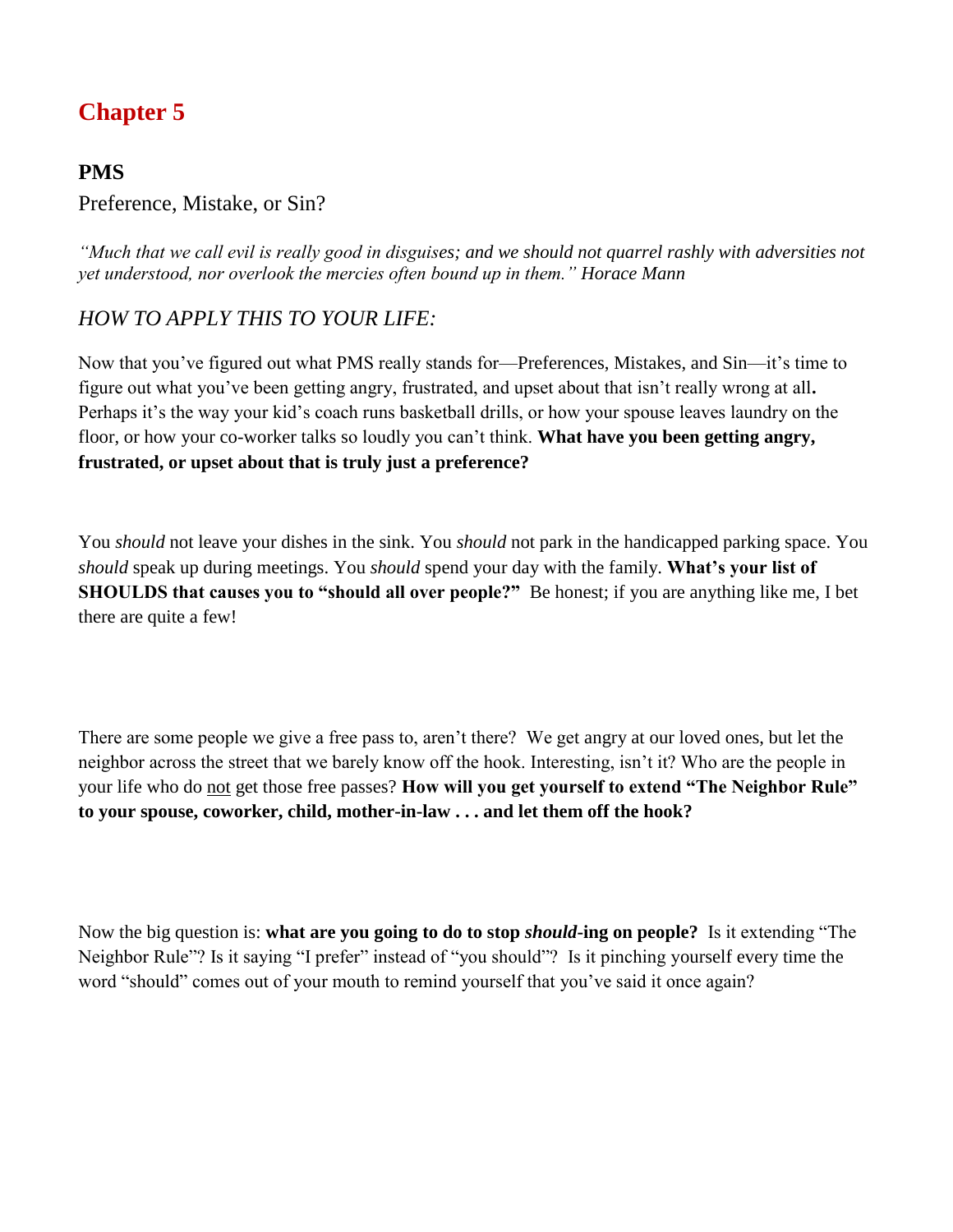# <span id="page-9-1"></span><span id="page-9-0"></span>**Q-Tip**

<span id="page-9-2"></span>Translating well

*"We tend to judge others by their behavior, and ourselves by our intentions." Albert F. Schlieder*

# *HOW TO APPLY THIS TO YOUR LIFE:*

Criticism is 100% perspective. Think back to a situation in the past few weeks when you felt like someone was criticizing you. Perhaps you were offended by this person's words. What was your perspective at the time?

Now choose to look at it from a different perspective. How can you change the translation of what was said to you to have a better understanding of what was intended or what was really going on? **How might you change your translation?**

Is there something that your spouse, child, or coworker does that drives you nuts? In fact, you just know they're doing it on purpose in order to drive you crazy—or are they? What do you need to Q-Tip? **I need to "Quit Taking It Personally" when….** 

**Instead of taking it personally, I will…**

You have a choice. Have you ever caught yourself saying, "He just makes me so angry" or "I can't help it that she makes me so mad." If you've ever done this, do you realize that you are giving the other person an awful lot of credit for "making" you feel a certain way? I say give credit where credit's due! You are the one choosing to be angry. But no worries! You can choose to ignore it, respond positively, take a time-out, dance a jig—whatever you want—in place of that anger. Think about the last time you responded in anger to something someone said or did. How could you have responded instead of in anger?

How would that have benefited you?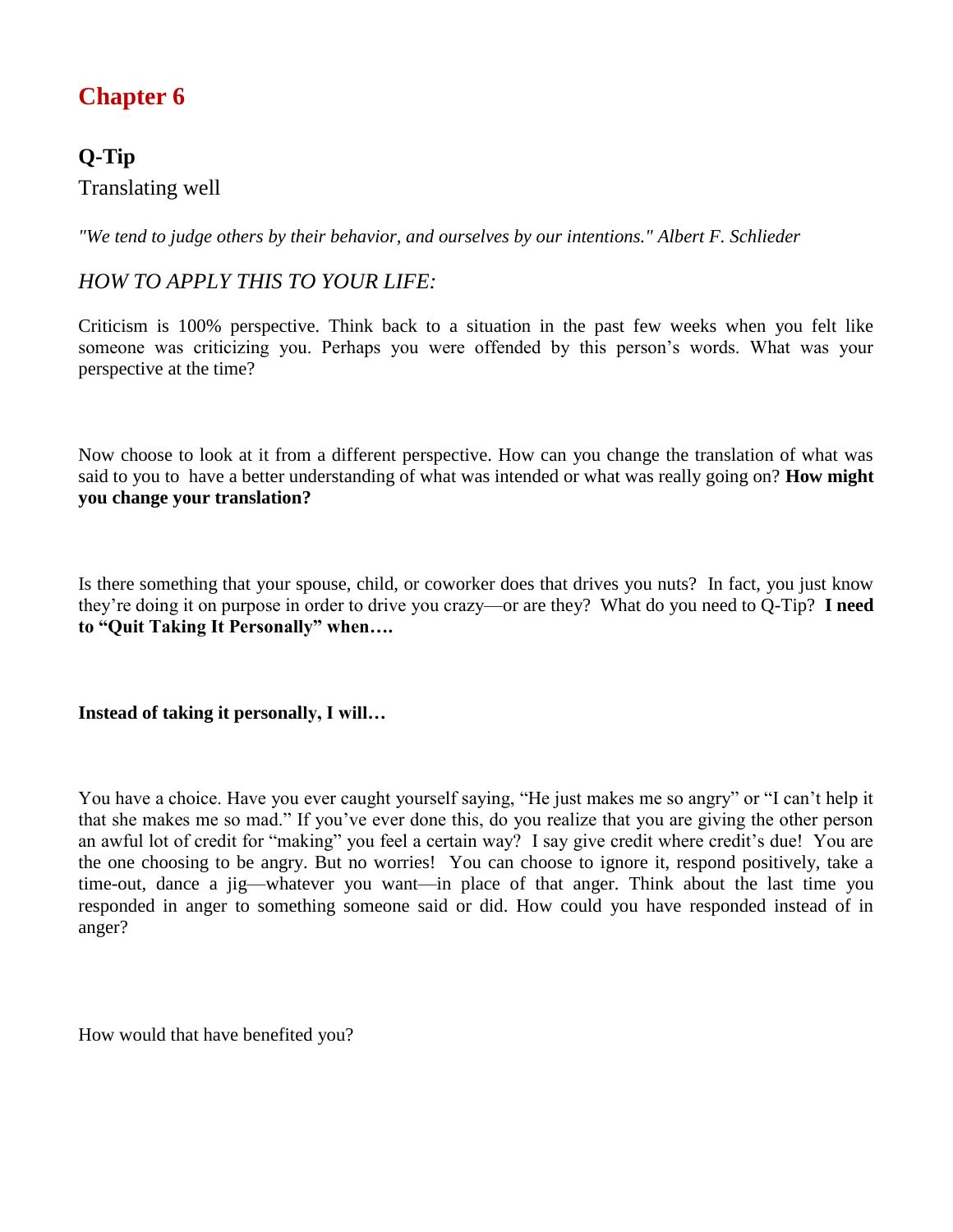#### <span id="page-10-1"></span><span id="page-10-0"></span>**Seasons**

<span id="page-10-2"></span>Going forward even in the dead of winter

*"However long the night, the dawn will break." Unknown*

### *HOW TO APPLY THIS TO YOUR LIFE:*

Sometimes you just don't feel like being nice, right? We all have days when the thought of being nice to every person who crosses our path makes us cringe. But you just learned that right feeling follows right action. It's worth a try if it will actually make you feel better. **What are some small ways you can commit to shining your sun and being warm even when you don't feel like it or even when it isn't deserved?**

Now for the difficult one**. What can you do to keep shining warmth through the winter even when it seems like the snow will never melt?** Maybe you keep silent while your boss rants and raves, or maybe you make welcoming small talk with someone who hasn't spoken to you in days. Perhaps you leave little notes of kindness, cook a favorite meal, bring coffee to her cubicle, or help him out with something you know will make an impact (wash a car, finish that report, do their chores). Just be ready to persevere, and don't expect a warm return for a while.

Look closely for the smallest bud of spring in your relationship. **What positive things can you choose to celebrate today***?*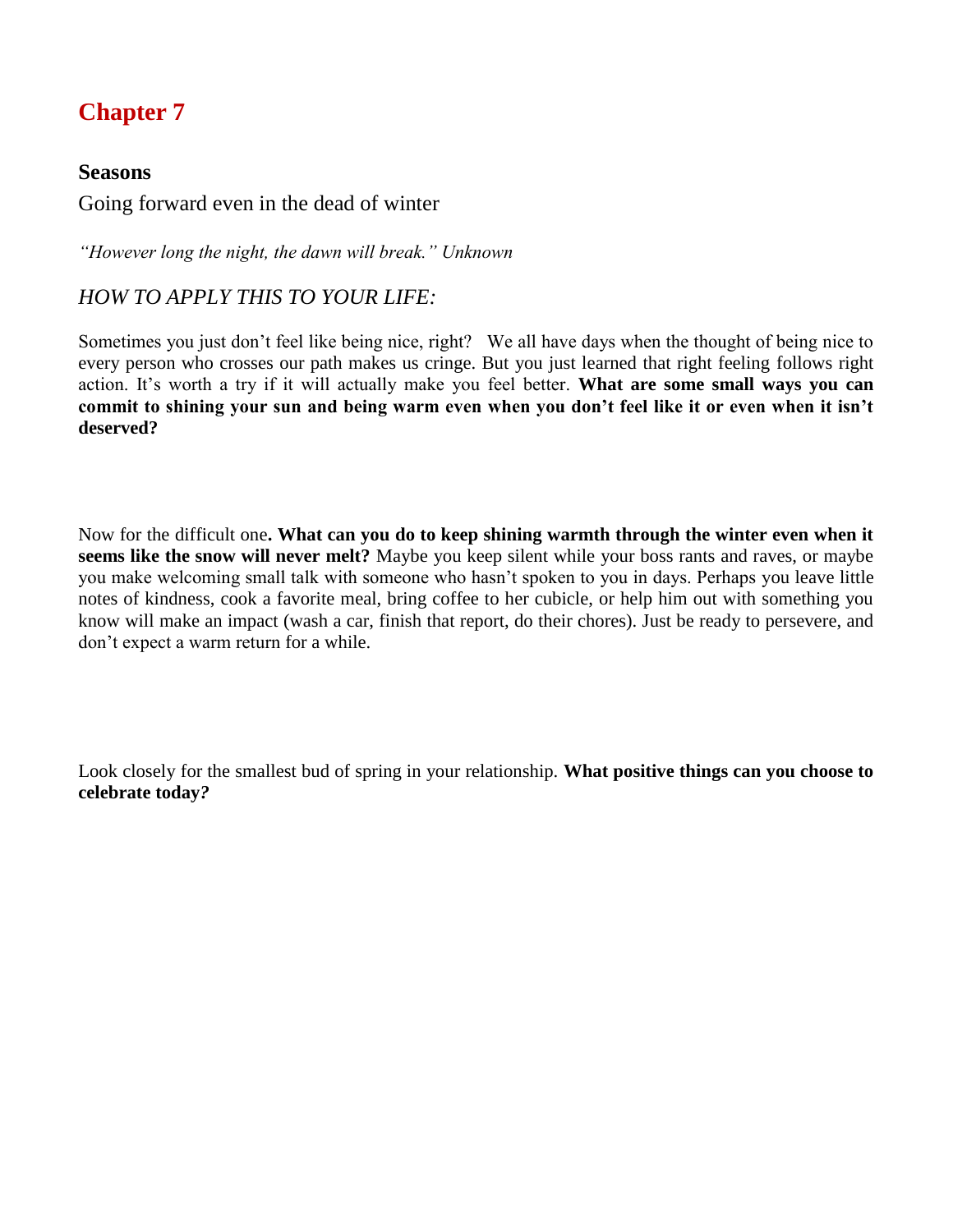# <span id="page-11-1"></span><span id="page-11-0"></span>**Life Jackets**

<span id="page-11-2"></span>Moving beyond the issue to settle the emotion

*"Most people do not listen with the intent to understand; they listen with the intent to reply." Stephen R. Covey*

How can we make them feel safe again so that we can get this problem solved?

- **Apologize**: "I'm sorry that we've gotten to this point. I must not have said that very well."
- **Listen**: "It sounds like you feel I'm just trying to get my way, but I really want to know what's important to you too. What are you thinking right now?" Then actually be quiet and listen.
- **Empathize**: Empathy focuses entirely on what the other person is feeling, not on what we think or feel. "You seem angry…" or "That seems hurtful to you…" are great empathic statements which can help drain that emotion away.
- **Ask questions**: They can help you draw out more of their heart: "So when you found out that I didn't do *x*, what did you want to do?"
- **Reflect understanding**: "So let's see if I'm hearing you right: you think I'm being too eager and that we should think it through some more? Is that right?"
- **Validate**: "Well, I can see your point. If I thought that someone was trying to take advantage of me, I would feel angry about that too."
- **Encourage**: "You know, you're such a smart kid, and you have so much going for you, I just know you're going to do great things in life. I know you'll figure out how to get your homework in because you're a smart kid, and you know failing classes will hurt you in the long run." (By the way, this is what I call a "sandwich"—you've got the meat in the middle and the nice soft bread on both sides. Keep in mind that this soft, fluffy bread is not dishonest fluff, but encouraging words reminding them of their value in your eyes.)
- **Offer options or solutions that the other person would like**: "Would it help to do *x* or *y*?" If not, then "What do you think might help?"
- **Give them time and space**: Sometimes people need to step back and think. Solving the issue in the moment is overwhelming for them, and the most effective way to deal with their emotion is to step away and process it themselves.

# *HOW TO APPLY THIS TO YOUR LIFE:*

Think of times when the people in your life have been drowning in emotion. What does that look like for each of them?

**Which of the tools (life jackets) above could you put in your own personal toolbox to help you have more productive conversations?** (copy/paste or highlight them)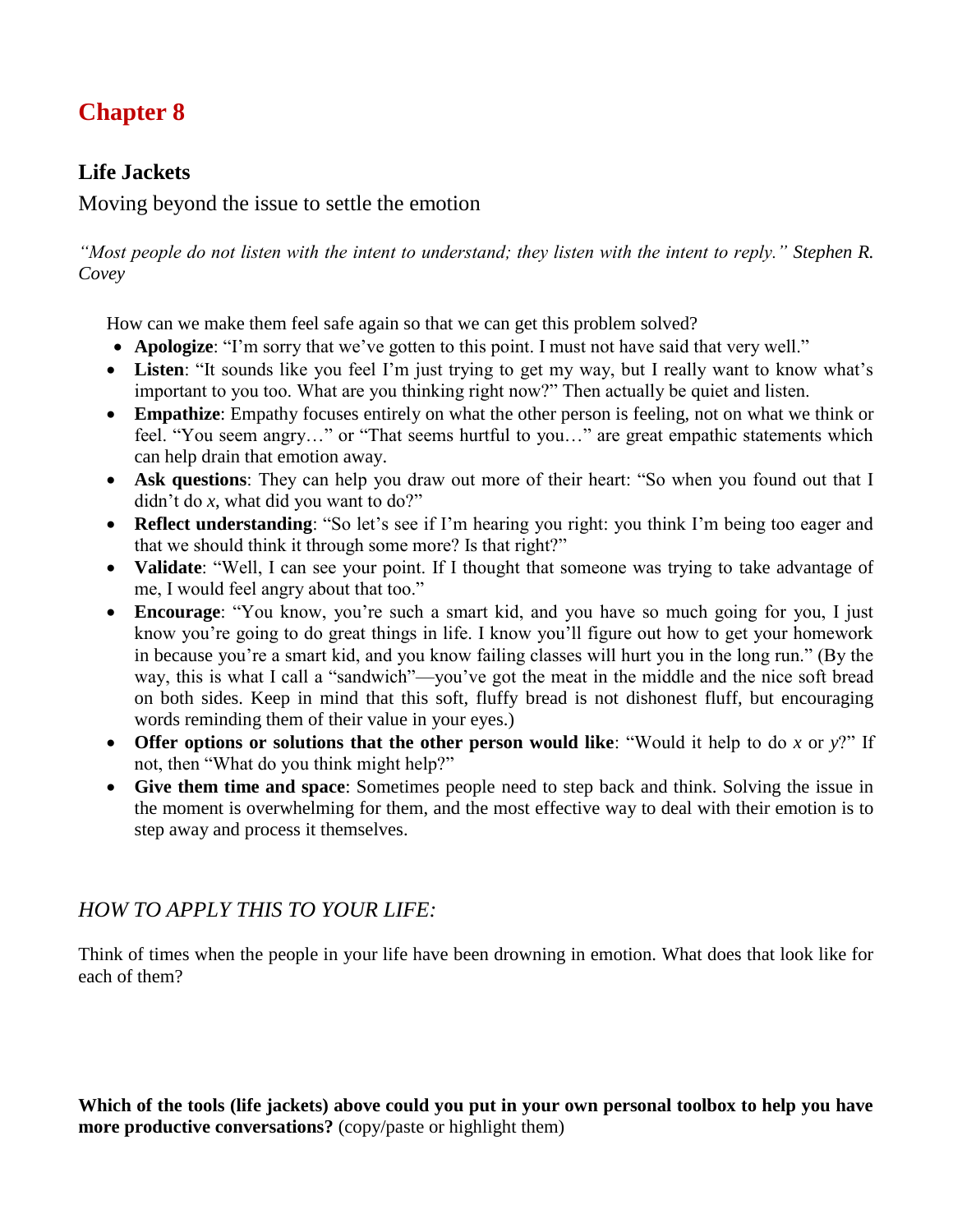How could you start using these tools immediately?

Think of a recent argument in which you were emotionally exchanging defenses and accusations spinning your tires and getting nowhere fast. If you had been trying to drain the other person's emotion, what would you have said differently? Choose your tools and list three approaches.

*Further reading:*

Patterson, Kerry, et al. *Crucial Conversations: Tools for Talking When Stakes Are High*. New York: McGraw-Hill, 2002.

Patterson, Kerry, Joseph Grenny, Ron McMillan, and Al Switzler. *Crucial Confrontations.* First edition*.* Columbus: McGraw-Hill, 2004.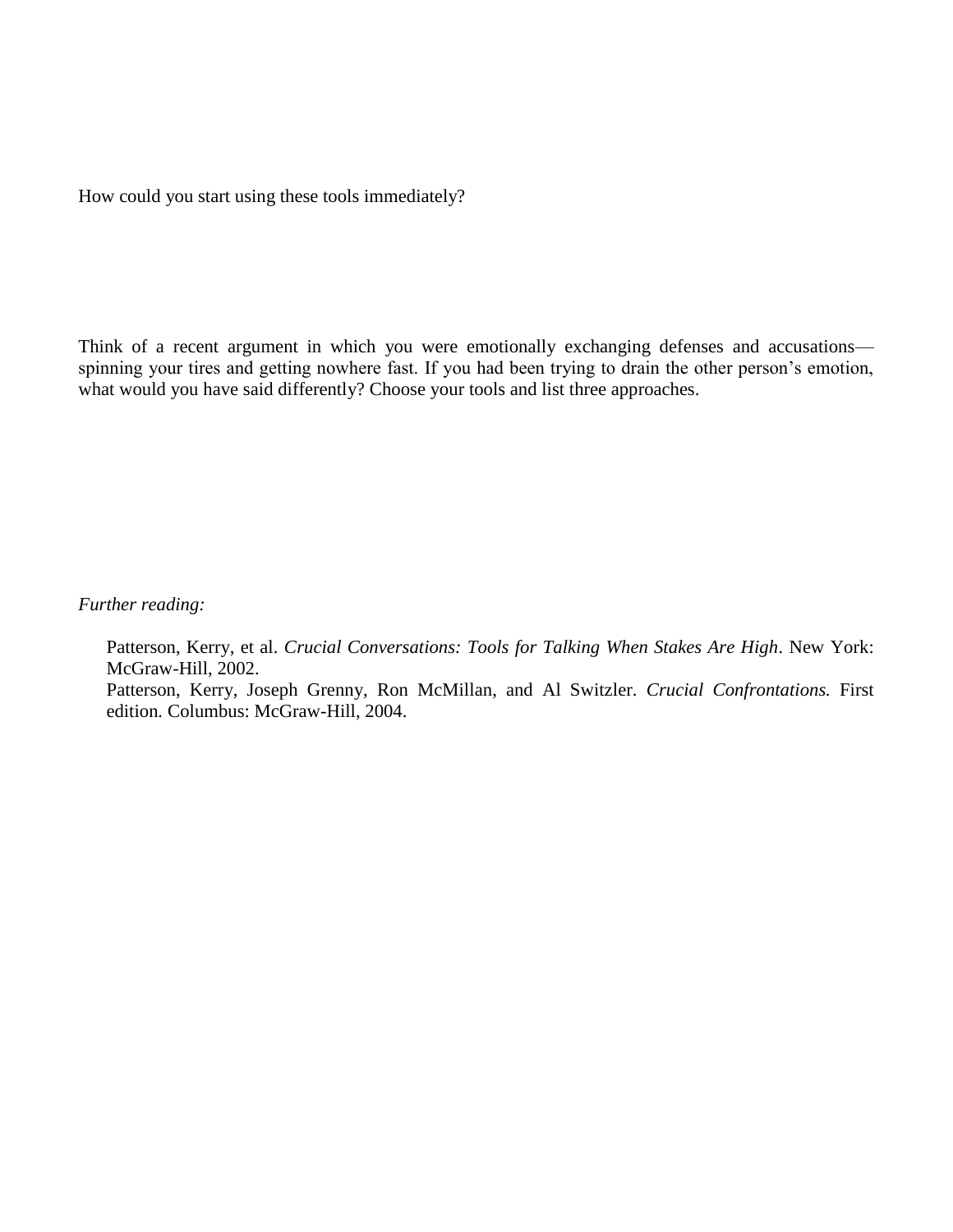# <span id="page-13-1"></span><span id="page-13-0"></span>**Welcome to the Jungle**

### <span id="page-13-2"></span>How to relate to different personalities

*"A pessimist sees the difficulty in every opportunity; an optimist sees the opportunity in every difficulty." Winston Churchill*

#### **TIPS FOR DEALING WITH A LION:**

- *Expect a Lion to act exactly like a Lion*. The more you expect a Lion to act like a kitty cat, the more frustrated you will be with them. They are quick to speak and act, focused only on accomplishing the task, not on relating to people. Try not to take it personally.
- *Speak the language of a Lion*. The language of a Lion is forward and direct. Give them the facts, and get right to the point.
- *Lions are motivated by challenge and results*. If you want to persuade and motivate a Lion, show them (quickly) how what you are wanting is connected to the results they want.

### **TIPS FOR DEALING WITH AN OTTER:**

- *Expect an Otter to act like an Otter*. They live a life of adventure, often bouncing from one thing to another and from one person to another. Understand that they are far more interested in people than in tasks. Try not to take it personally.
- *Speak the language of an Otter*. Praise, praise, praise them, and they'll do anything for you. Even if you doubt their ability to follow through, be enthusiastic about their ideas. There are times when it will be challenging to find a balance between sharing their excitement versus worrying that they might make one of those impulsive decisions. These are the times when you'll have to choose your words carefully because your approval is so important to them. They will need affirmation that you think they're great and that it's just not so sure about this idea.
- *Otters are motivated by fun and praise*. If you want to persuade them, show them how what you are wanting will either be fun or win them social approval.

*HOW TO APPLY THIS TO YOUR LIFE: See next chapter for questions*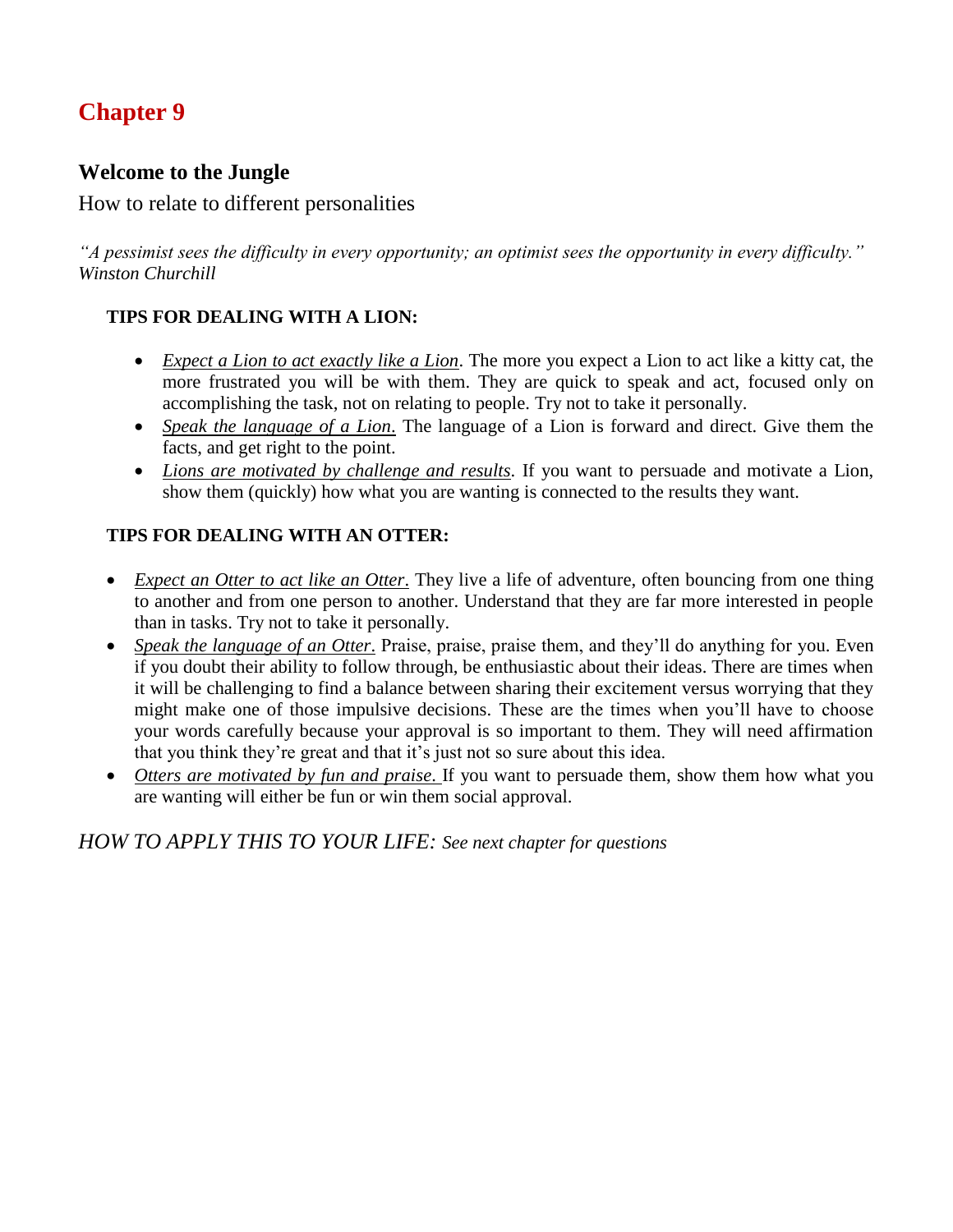# <span id="page-14-1"></span><span id="page-14-0"></span>**Welcome to the Jungle (cont.)**

### <span id="page-14-2"></span>How to relate to different personalities

*"The hardest struggle of all is to be something different from what the average man is." Charles M. Schwab*

#### **TIPS FOR DEALING WITH GOLDENS:**

- *Expect Goldens to be Goldens*. They are most interested in being with the people they love, far more than they are interested in tasks. They will lack initiative and assertiveness at times, preferring to move at a slower pace. Try to be patient; they simply have different values.
- *Speak the language of a Golden*. If you really want to know what a Golden is thinking, you must first make them feel safe. One of their greatest fears is losing stability or losing a relationship. So when conflict or tension arises, assure them that you are okay and that the relationship is fine, but that you just want to deal with the issue at hand.
- *Goldens are motivated by stable relationships*. Appeal to their desire to do things together, to make decisions together, and to live life together, peacefully.

#### **TIPS FOR DEALING WITH BEAVERS**:

- *Expect Beavers to act like Beavers*. They are slow-paced, task-oriented people who want to do the job well. And because a job well done is so important to them, they greatly dislike being put on the spot, having to make quick decisions, being forced to change their plans, or being interrupted during a task. Try not to take it personally; they simply have different values.
- *Speak the language of a Beaver*. One of their greatest fears is being wrong, which is why they tend to avoid conflict. Because excellence is so important to them, they don't take criticism lightly. Your criticism means not only that they did or said something less than excellent, but that they failed. Further, since tasks are so much a part of who they are, it means that they are a failure. Even suggestions will often be heard as criticism, so you must choose your words extremely carefully around them or learn simply to keep your mouth shut when it isn't particularly important.
- Beavers are motivated by being right and doing things well. Their ideal world is one where they have the time to process and perfect those details that are so important to them. Thus, you must patiently give them plenty of time to make decisions. If you want to persuade them, use research, logic, and facts.

# *HOW TO APPLY THIS TO YOUR LIFE:*

First things first: have you figured out which animal best represents you? Did you take the free quiz noted at the end of the last chapter? Which animal are you? What strengths do you have as a \_\_\_\_\_ **(Lion, Otter, Golden, or Beaver)?**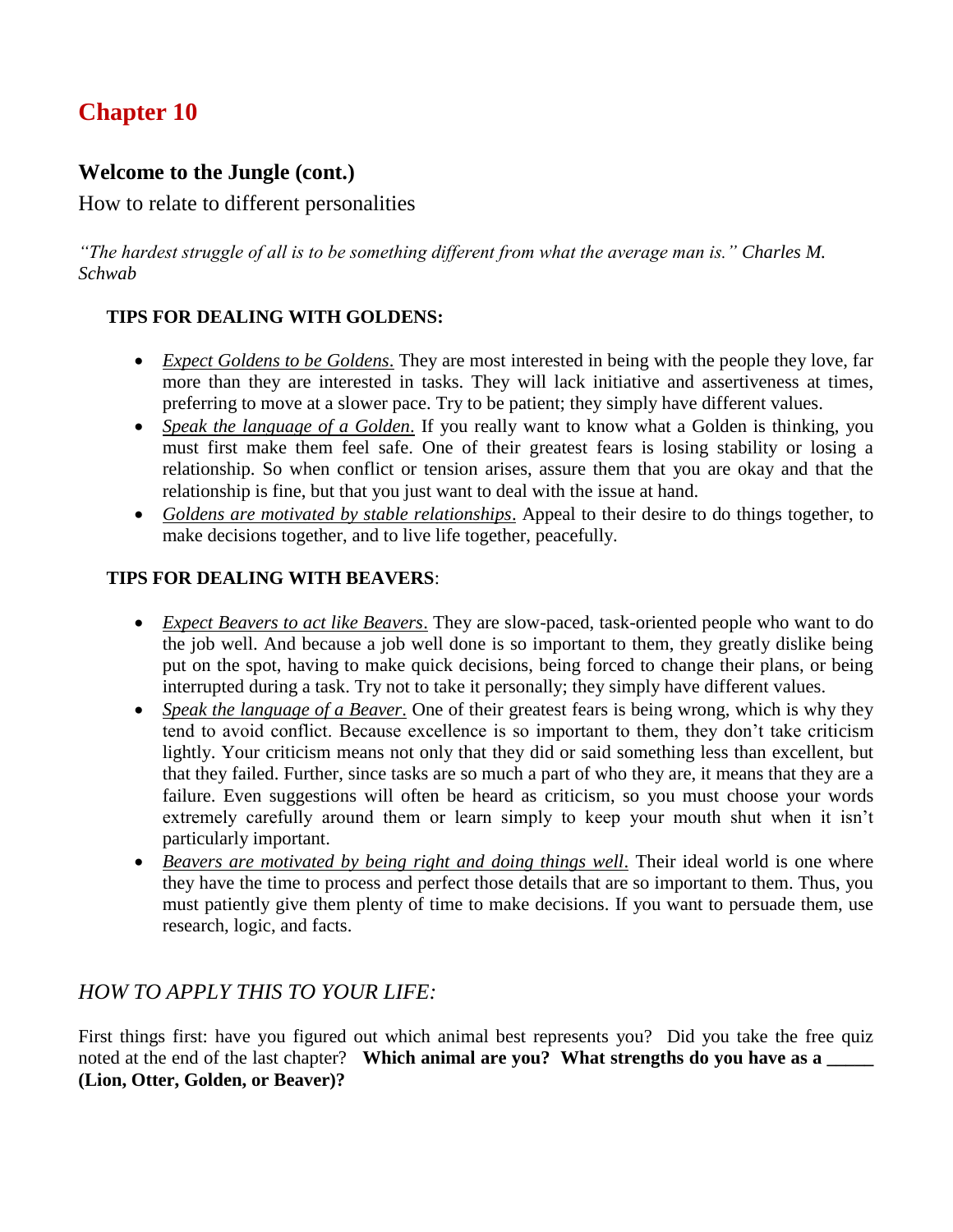**What areas could you work on? Be specific.** We all have areas we could definitely grow in. Do you react too quickly (Otter)? Maybe bulldoze people (Lion)? Judge much (Beaver)? Give in too frequently (Golden)?

What motivates you? Write down one example of when this type of motivation worked for you.

Now that you know the different personality types, you are ready to change some things with *that* person. You know who I'm talking about: that person that you are ready to strangle . . . yeah, that person. **Who do you have the most conflict with? Which animal best represents him/her?**

In hopes of future peaceful conversations with this person, what can *you* do about it? You actually have quite a bit of power here to make things change. **How can you change to better speak his/her language?** (Refer to "tips" at the end of each personality section.)

Let's say you really want this person to see a situation differently. Or maybe it would be great if he/she would come alongside you in a certain project. **What ways can you motivate this person?** (Refer to "tips" at the end of each personality section.)

Let's say you are trying to make changes and things start looking better for you. I mean, why not? If by making some small changes, you end up reaping major benefits then it's a win-win situation. You speak their language, they feel good about it, and you get what you want! **How will speaking their language and how to motivate them directly benefit** *you***?**

*Further reading:*

Smalley, Gary Ph.D. and John Trent Ph.D. *The Two Sides of Love.* Carol Stream: Tyndale House, 1990.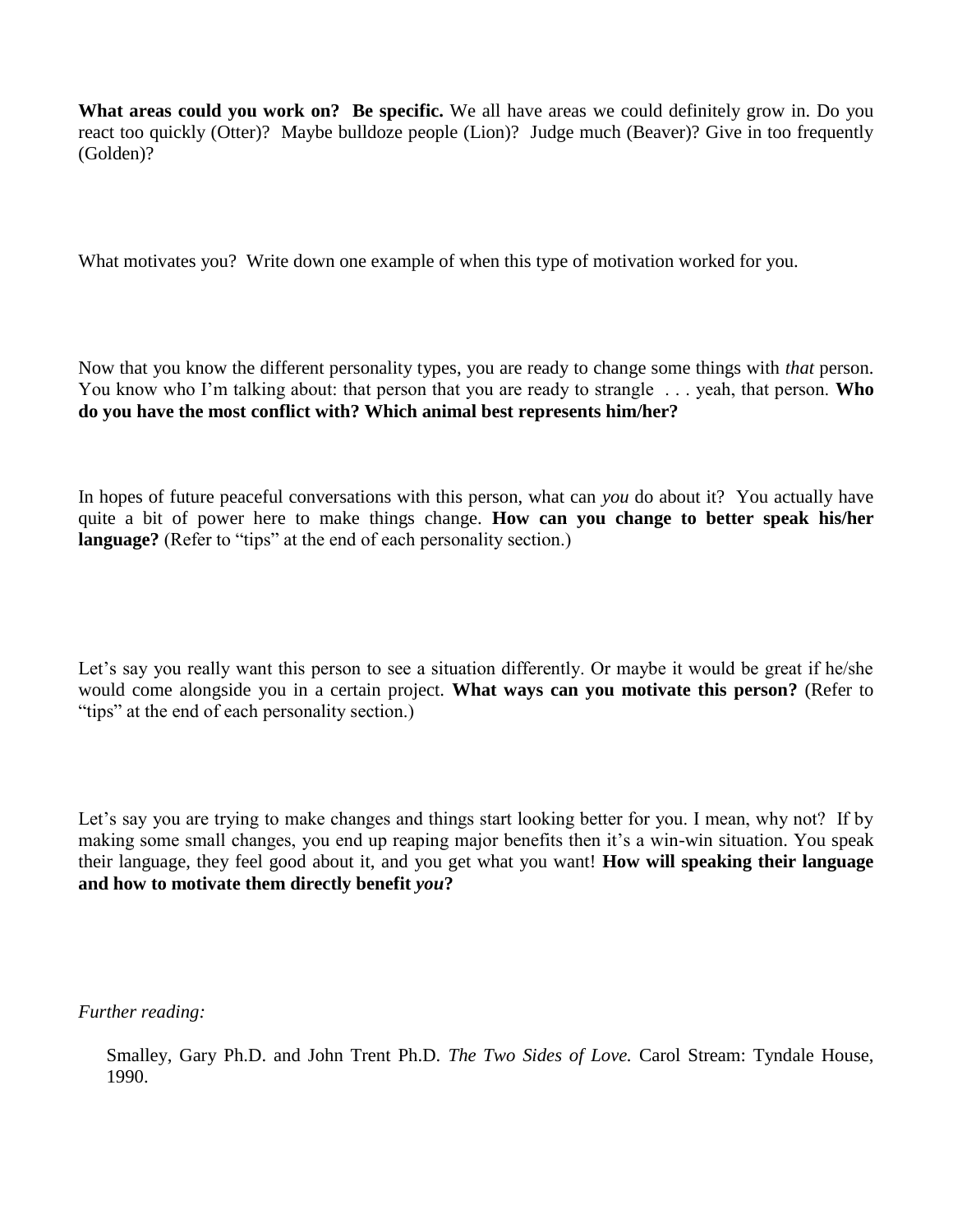# <span id="page-16-1"></span><span id="page-16-0"></span>**WAR**

<span id="page-16-2"></span>Wants, Approach . . . Results!

*"Wisdom is the power to see and the inclination to choose the best and highest goal, together with the surest means of attaining it." J. I. Packer*

Think about it in terms of winning the WAR:

**W**ants **A**pproach **R**esults

Ask yourself, "Is what I'm doing now (i.e. your **A**pproach) getting me the **R**esults that I **W**ant?" **If your approach isn't working out for you, it's not a matter of blaming the other person for being so horrible; rather, it's a matter of finding the approach that will be most likely to succeed in getting you results.**

### *HOW TO APPLY THIS TO YOUR LIFE:*

So what is it that you really want? Do you actually want your mother-in-law to stop giving you advice? Or is it just that you want some boundaries as to when she gives advice and on what subjects? What will it cost the relationship? Your approach **will** matter. So what do you want?

Think about that want from all angles. Ask yourself, "Is this the only thing I want, or is there something else that goes along with it?" (Think back to Lisa's wants—to both spend time with her dad and be on time for youth group.) **What else do you want?**

If you recall, in Shannon's story about her kids, the first two approaches to "make" them treat each other kindly both failed miserably. The third approach was the winner. Play out in your mind how you think an approach will work, so that you can choose effective ones. You also want to choose approaches that you are 90% sure you will actually do. **Write down three approaches you will try to get what you want.**

You will have to come back to this question after you've tried each approach (unless you get what you want from the first one!), so remind yourself to write out the results from each approach. Perhaps program a reminder into your phone, put sticky notes on your mirror, or email yourself . . . **What were the results from your approaches?** Which approach got you what you wanted? Or is it back to the drawing board to figure out different approaches?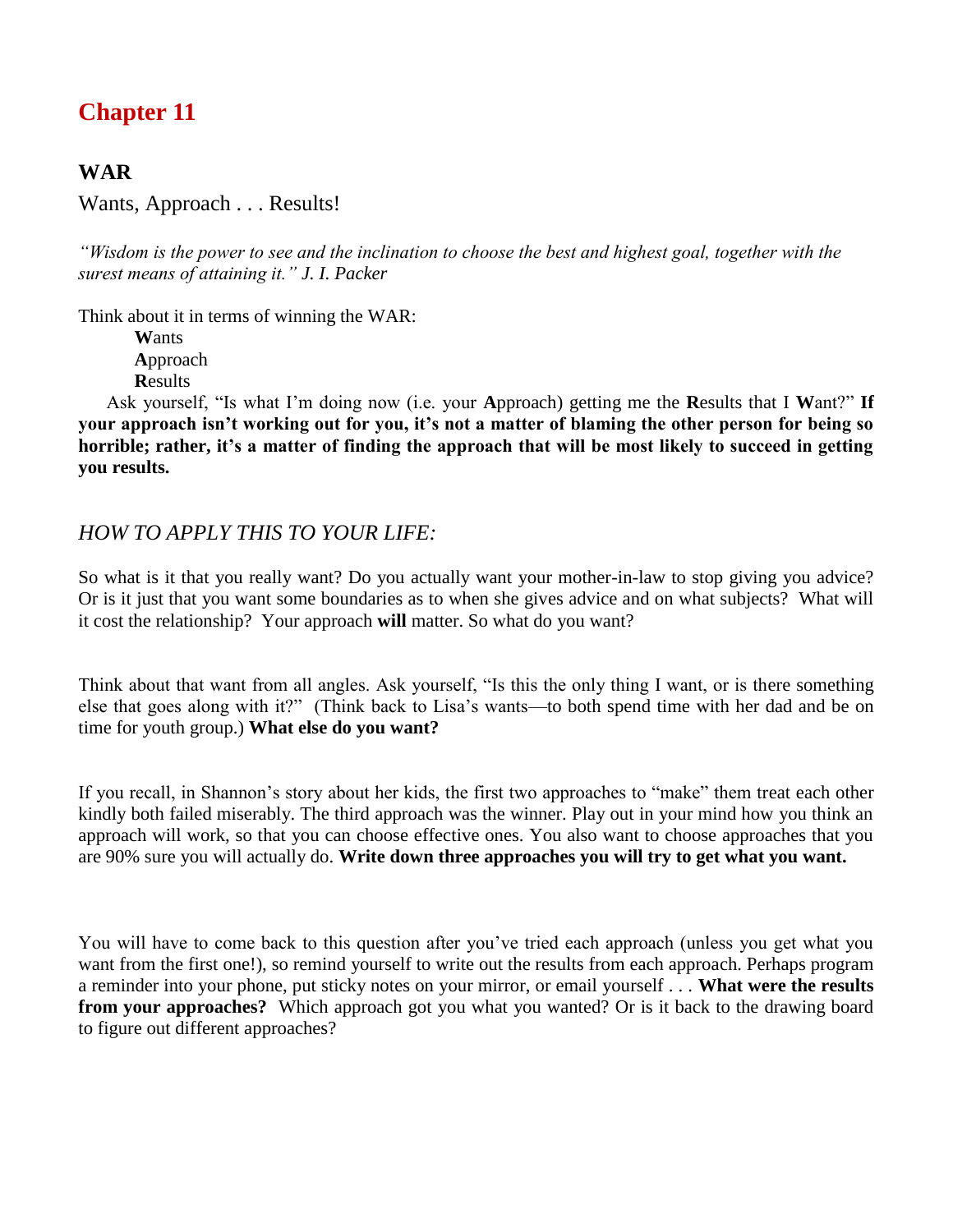# <span id="page-17-1"></span><span id="page-17-0"></span>**Little Devil**

<span id="page-17-2"></span>Feeding our good side and starving the bad

*"Life consists in what a man is thinking all day long." Ralph Waldo Emerson*

#### Knowing those lines he repeats in our heads and **learning to recognize the voice of our little devil will ultimately help us ignore him**.

The book, *Crucial Conversations*, lists three voices: the victim, the villain, and the helpless.<sup>8</sup> These are three voices that the little devil tends to take; which voice do you hear most often?

- The victim says, "Look at what they did to me."
- The villain says, "He's such a jerk!" or "She *knows* I hate that!"
- The helpless voice says, "There's nothing I can do" or "I've tried everything."

The first two voices are ways of blaming others for our problems and the third voice makes us feel weak and at the mercy of our problems. All of them steal our power to make good, healthy relational decisions. These voices are destructive to us and to our relationships*.* 

Listening to any of these voices is like listening to only half a story. We must be intentional about telling the whole story.

- If you listen to the victim voice, the other half of the story involves acknowledging your role in the situation and taking responsibility for it.
- If you listen to the villain voice, the other half of the story involves removing the negatively skewed filter through which you see the world and humanizing all those people you've turned into villains in your head.
- If you listen to the helpless voice, you're missing the other half of the story that involves your underused resources, power, and creativity—you *are* able to do *something* about this!

**One of the quickest ways to get these voices to quiet down is to find someone to feed our little angel side,** *s*omeone we can call who helps us to be the bigger person and have the best in our relationships.

# *HOW TO APPLY THIS TO YOUR LIFE:*

**What are the favorite sayings of your little devil?** Do you hear the victim, the villain, or the helpless voice most often? Some of us hear the same voice for everyone, but others have different voices that we hear for different people. For my mother, I hear: "She knows I hate that!" For my spouse: "He never helps out!" For my boss: "There's nothing I can do!" Let these be the cues to remind you to feed your little angel. Write down your little devil's phrases.

**Who do you call that feeds your devil?** You may have different people for different issues. You may talk to a coworker to complain about your boss, but your sister to complain about your spouse. Commit to ending these types of conversations. Make your boss, your spouse, or whoever you complain about, an off-limits topic. You can do this without them even knowing it.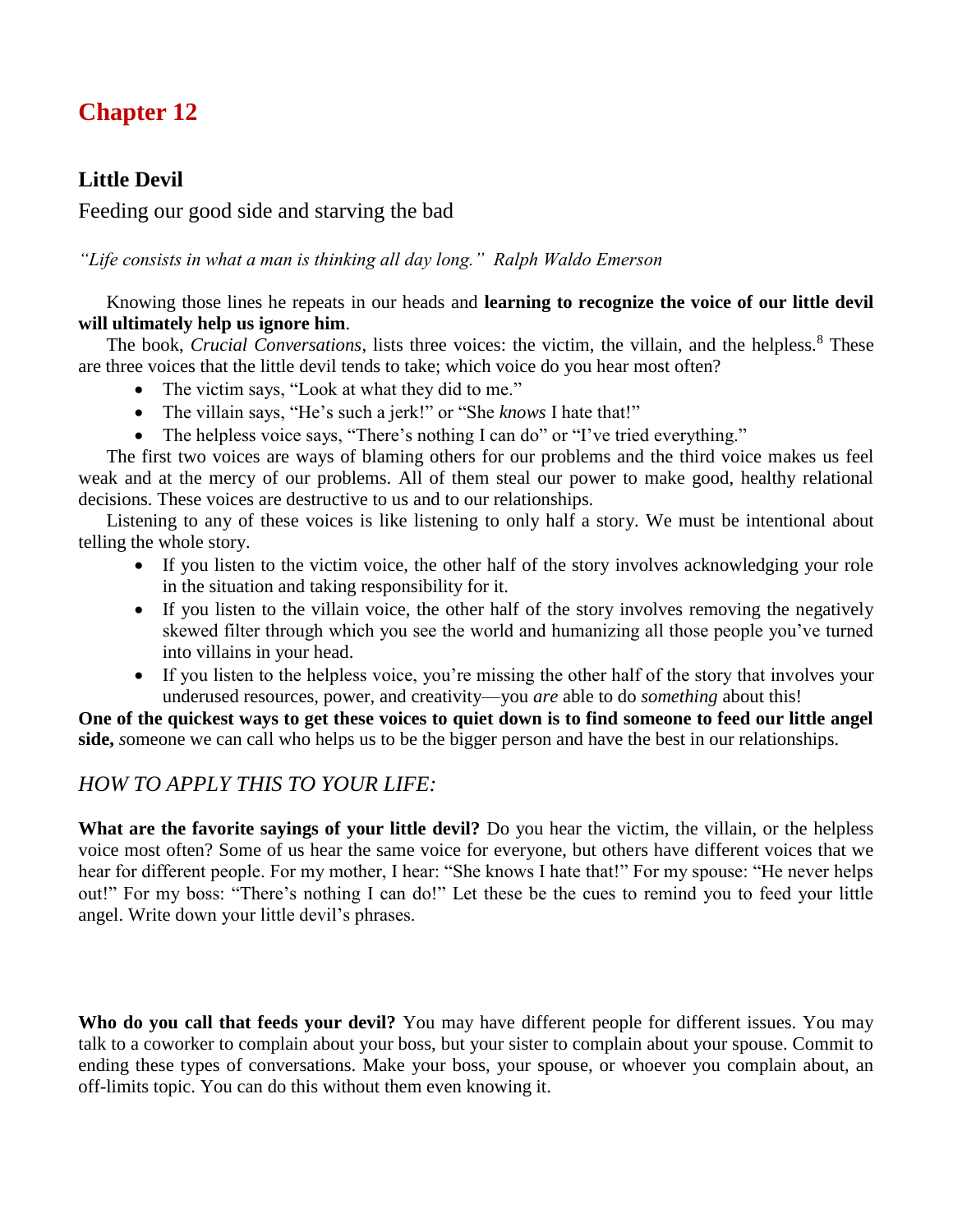Be ready with a phrase that you repeat like a broken record whenever you are asked about that person. For example, When Marsha asks about my marriage my broken record phrase is: "We're working on it and getting better." Or if Fred brings up my boss, my broken record phrase is: "I hear you, but nobody's perfect. I sure wouldn't want his job!" These are lines you can use whenever the subject arises, then change the subject. What lines will you use?

- Person: Broken record phrase: • Person: Broken record phrase:
- Person: Broken record phrase:

Be ready to change the subject whenever the old conversations arise by finding other topics these people are interested in. For example, when Mary asks about my spouse, I change the topic to her grandkids because she loves to talk about them. What topics will work for you?

- Person: Change topic to:
- Person: Change topic to:
- Person: Change topic to:

**Who can feed your little angel side?** Maybe there are different people for different relationships. For example, my angel for my daughter is my mother-in-law. But my angel for my spouse is my friend, Cindy. Who can help redirect you to be the bigger person and do the wise and loving thing?

| $\bullet$ My angel for | 1S: |
|------------------------|-----|
| $\bullet$ My angel for | 1S: |
| • My angel for         | 1S: |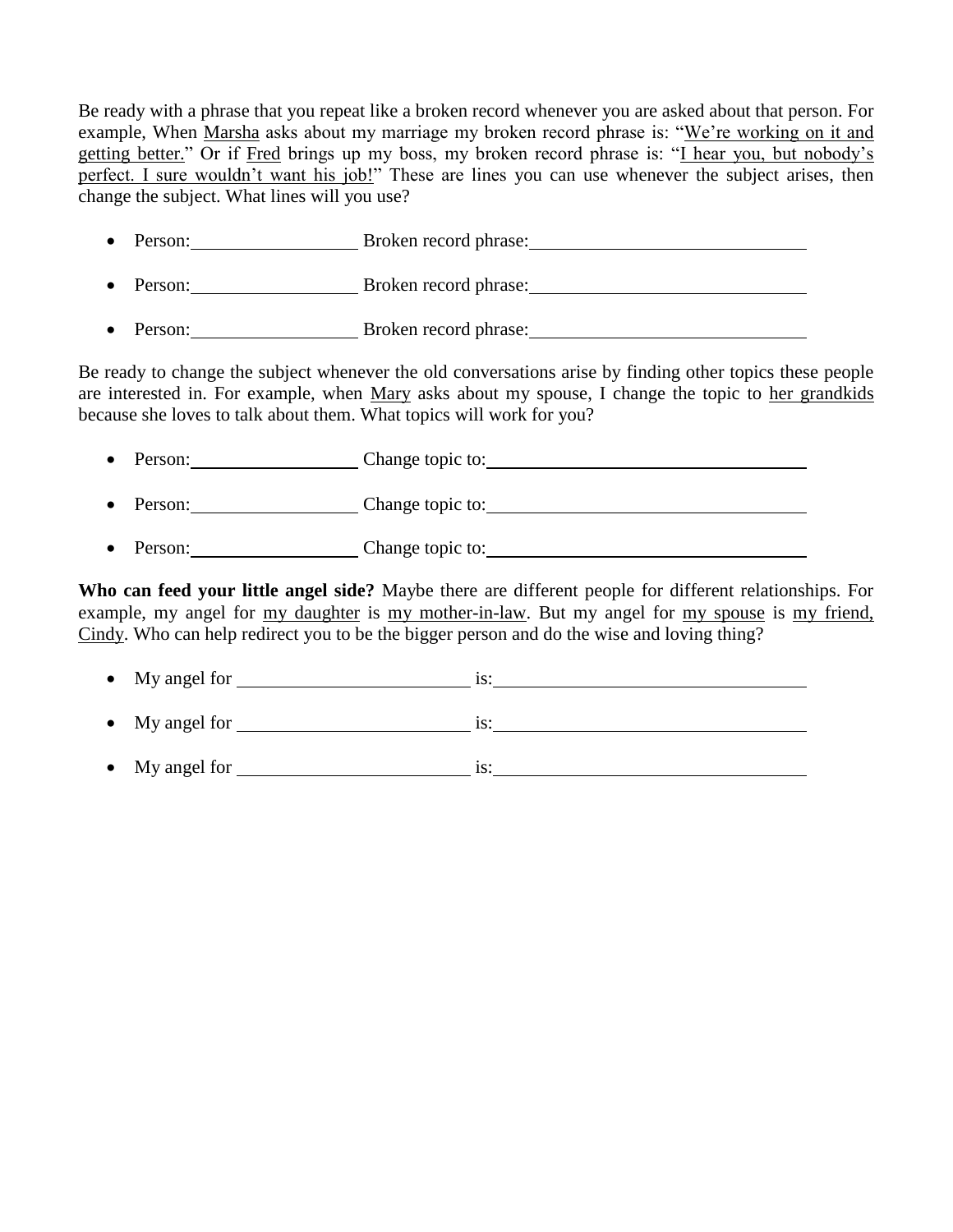# <span id="page-19-1"></span><span id="page-19-0"></span>**The Dance**

<span id="page-19-2"></span>Overcoming patterns of conflict

*"Don't do something permanently stupid because you are temporarily upset." Unknown*

# *HOW TO APPLY THIS TO YOUR LIFE:*

Think of a recent conflict. Write a brief summary of it here (For example: Fight with my daughter about the laundry she shrunk)

Imagine yourself back in that conflict and answer the following questions:

What did you feel? Underline (or highlight) all that apply: abandoned, betrayed, controlled, deceived, defective, disconnected, disrespected, like a failure, helpless, humiliated, ignored, inadequate, invalidated, judged, misunderstood, not good enough, rejected, taken advantage of, unimportant, unwanted

List the top three you underlined here:

#### **These are your buttons.**

How did you react? Underline (or highlight) all that apply: deny responsibility, blame circumstances or someone else, belittle (call names, mock, or ridicule), catastrophize (exaggerate or dramatize), control, criticize, cross-complain (bring up another issue), defensiveness, demand, dishonesty, escalate (get louder and louder), fact find (usually to prove your point), fix-it mode, humor/sarcasm, invalidate or minimize, isolate yourself (shut down), lecture, mind read (assume intent), pacify (try to calm the other), passive aggressive behavior, rationalize, repeat yourself, rewrite history (view the past as negative), replay the argument in your mind, argue about who is right/wrong, self-deprecate, stonewall, withhold (affection, information, etc.)

List the top three you underlined here: **These are your knee-jerk reactions.**

What did you want? Underline (or highlight) all that apply: acceptance, approval, adequate, appreciated, important, loved, peace, respected, safe, supported, trusted, understood, useful, validated, connected, intimate, noticed, competent, good enough, worthwhile

List the top three you underlined here: **These are your goals.**

How well did your reactions reach your goals?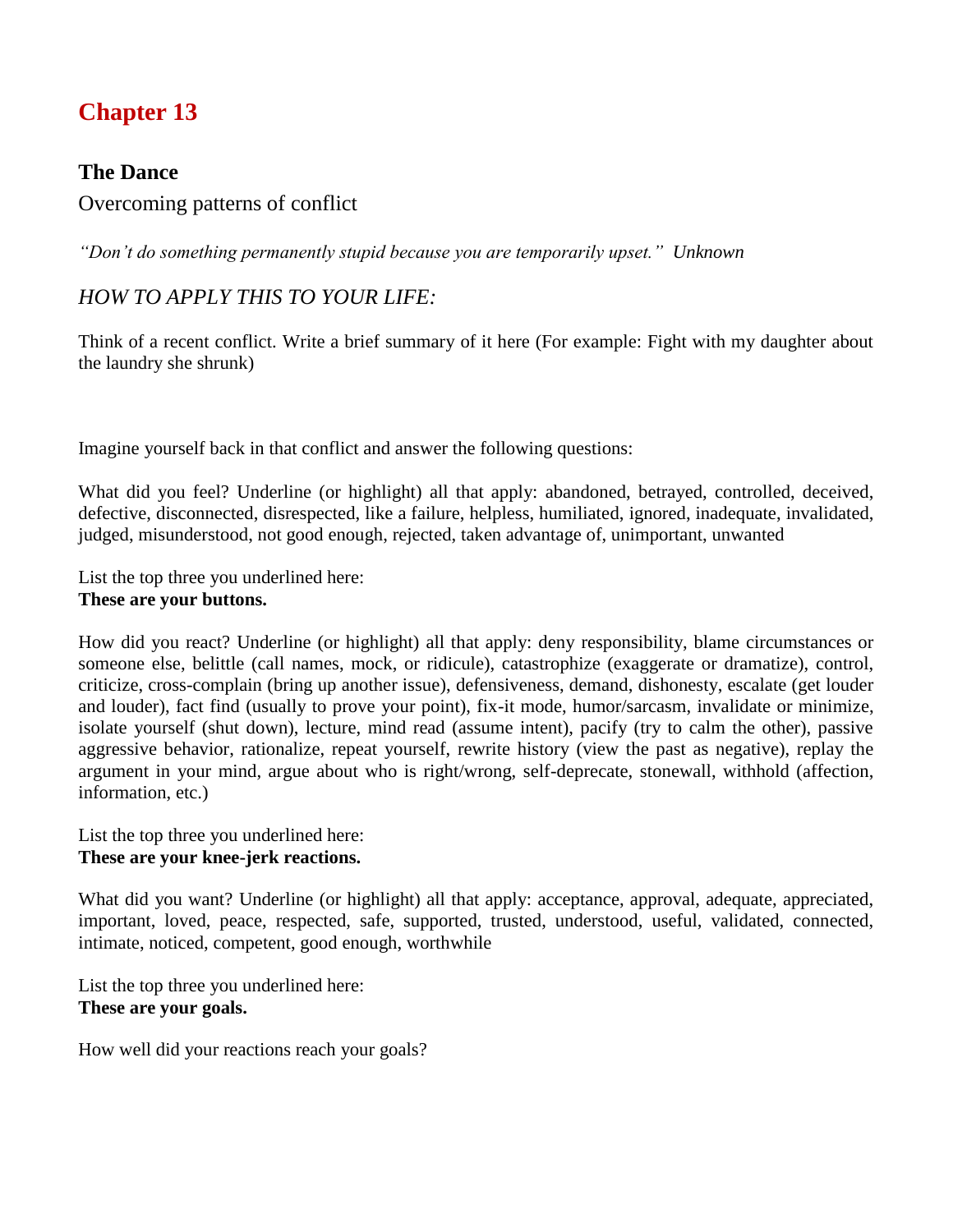What can you do differently the next time your buttons are pushed? **What new responses could replace your reactions so that you can reach your goals?**

*Further reading*: (The concept of this chapter along with the questions were derived from this book.)

Smalley, Gary, et al. *The DNA of Relationships*. Carol Stream: Tyndale House, 2004.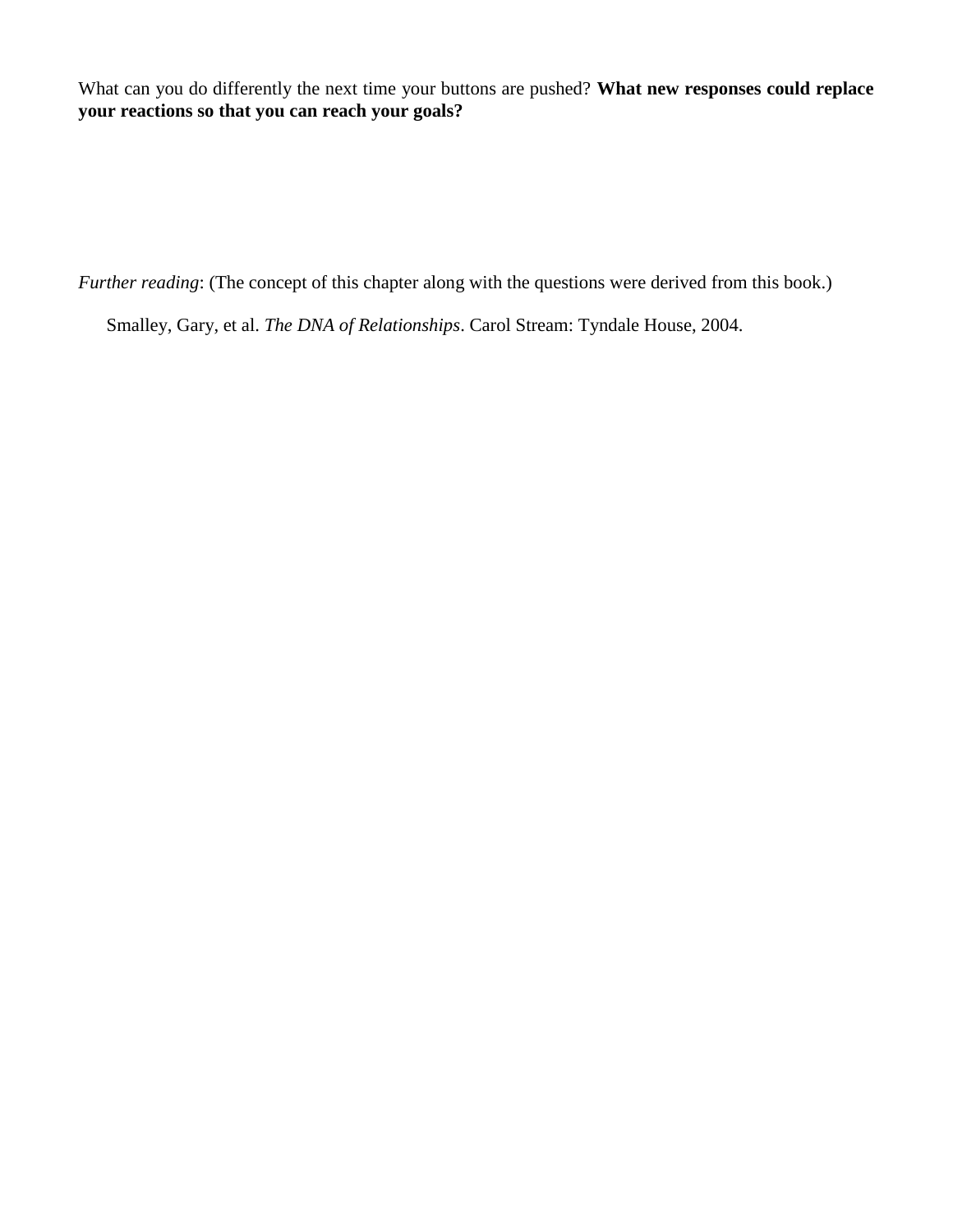# <span id="page-21-1"></span><span id="page-21-0"></span>**ICU**

<span id="page-21-2"></span>Just when you think it's over, it's not…

*"When we are no longer able to change a situation, we are challenged to change ourselves." Viktor Frankl*

# *HOW TO APPLY THIS TO YOUR LIFE:*

The ICU is for people in critical condition. This is the time when unconditional love is mandatory. You must lead with compassion, understanding, and grace rather than with venom, tirades, and blaming. It's not always easy, but it's worth it. Let's figure this out. **What might this person be doing or saying because he is in protection mode?** For example, is she blaming you for all of the financial mishaps because she is in self-protection mode? Is he shutting you out because he truly cannot handle the situation right now? Perhaps he really does need some space to think and process. What signs of self-protection are you seeing in your relationship crisis?

Now that you realize they're in self-protection mode, you are also realizing that they are not equipped to handle your emotion in this delicate state. Remember the ICU room? How will you stay "positive, peaceful, and pleasant" and contribute positive, peaceful, and pleasant words and actions to this relationship?

What's the broken record phrase that is going to get your through this? (e.g. "I can do this. It's just a season. Spring is around the corner," "Positive, peaceful, patient," or the Serenity Prayer)

**Write yourself a letter of encouragement right now** (at the end of the questions for this chapter), and include the following things: Tell yourself how you are going to get through this, step by step if necessary. Remind yourself of your coach and cheerleaders whom you can turn to when times get tough, but make sure to choose them carefully. Spell out your self-care strategy for the next several months. Write out your broken record phrase. Remind yourself of what you ultimately want, and tell yourself that you are willing to do what you need to do to get it. You'll want to write this in a separate place for better access.

Once you write your letter, make a copy—or two or three. **Where do you need to put these copies?** In your car? Office? Bedroom? Purse? Station your letters at places where you know you'll need the encouragement and the reminder that this is just one chapter in your book, the whole story has not been written yet, and what you do now impacts the ending!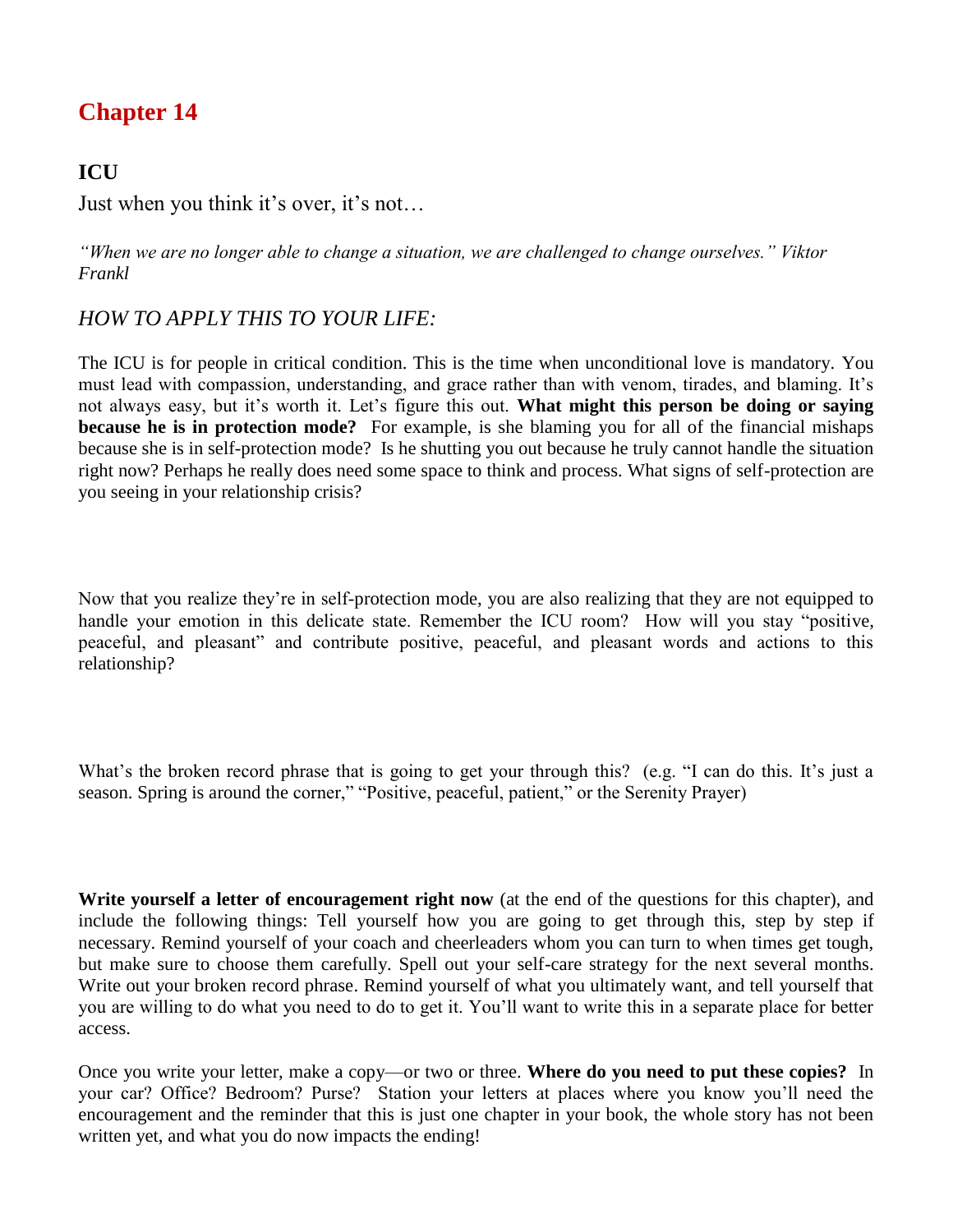| Dear<br>$\overline{\phantom{a}}$ |  |  |  |
|----------------------------------|--|--|--|
|                                  |  |  |  |
|                                  |  |  |  |
|                                  |  |  |  |
|                                  |  |  |  |
|                                  |  |  |  |
|                                  |  |  |  |
|                                  |  |  |  |
|                                  |  |  |  |
|                                  |  |  |  |
|                                  |  |  |  |
|                                  |  |  |  |
|                                  |  |  |  |
|                                  |  |  |  |
|                                  |  |  |  |
|                                  |  |  |  |
|                                  |  |  |  |
|                                  |  |  |  |
|                                  |  |  |  |
|                                  |  |  |  |
|                                  |  |  |  |
|                                  |  |  |  |
|                                  |  |  |  |
|                                  |  |  |  |
|                                  |  |  |  |
|                                  |  |  |  |
|                                  |  |  |  |
|                                  |  |  |  |
|                                  |  |  |  |
|                                  |  |  |  |
|                                  |  |  |  |
|                                  |  |  |  |
|                                  |  |  |  |
|                                  |  |  |  |
| Sincerely,                       |  |  |  |

 $\overline{\phantom{a}}$ 

**Date:**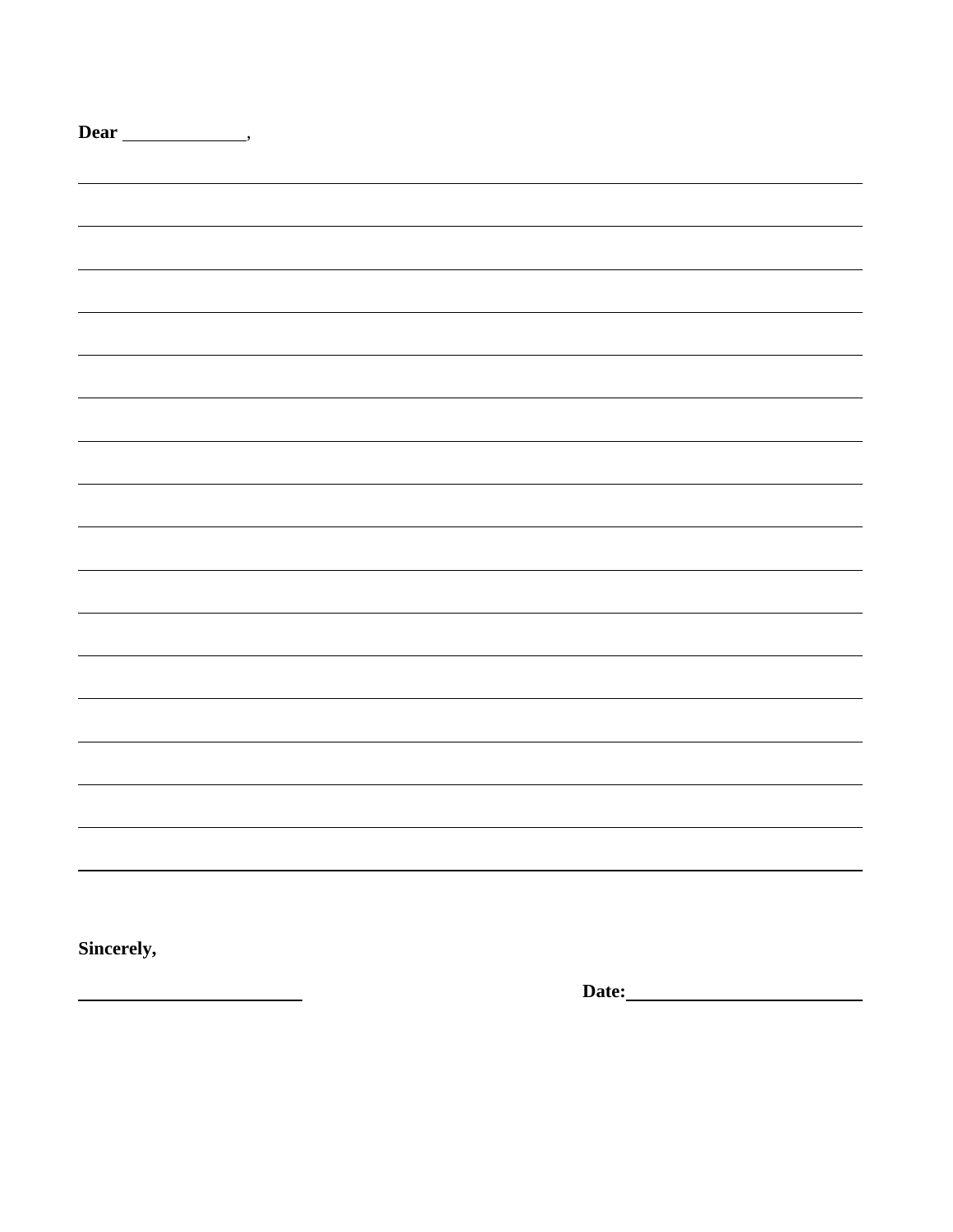# <span id="page-23-1"></span><span id="page-23-0"></span>**Monoscope**

<span id="page-23-2"></span>Expanding our focus to be treasure hunters

*"People are not disturbed by things, but by the views they take of them." Epictetus*

### *HOW TO APPLY THIS TO YOUR LIFE:*

Ah, your own personal monoscope. It provides great tunnel vision, allowing you to focus in on those things that others keep doing wrong. Maybe your teenage daughter actually enjoys the chaos in her room because it sparks her creativity. Or perhaps you neglected to see that your wife did the bills that way because she thought she was being helpful. **Where are you using a monoscope?** 

It's time to broaden your lens and take in a panoramic view. If you were to open up the lens of your relationship, **what could you see differently, in a positive light?**

People are never the problem; the problem is the problem. Ouch. That's going to change things a little the next time you're angry with your spouse for leaving the gas tank on empty or the next time your coworker drinks the soda you'd left chilling in the staff fridge. Who is one person you seem to have conflict with more often than you'd like?

**Now that you know the person isn't really the problem, what is the actual problem?** To identify the actual problem, try simply removing the person from the sentence and starting with "I." For example, instead of "My husband is lazy," the actual problem is "I want these dishes done." Be careful that you don't simply change it to "**I think** my husband is lazy" or "**I wish** my coworker would file these forms on time." Instead say, "I would like these forms filed on time." So, what's the real problem?

Okay, it's time to put on that thinking cap again. Now that you know the actual problem, what will you do to respond differently? Is it going to be a change in thought? For example, "She probably didn't mean to single me out." Perhaps it's what you will say? "Wow, you must have been thirsty." Maybe you'll simply fill that gas tank up yourself instead of starting an argument about it. Perhaps you'll get access and file the forms yourself, or you might learn that if you email your coworker first thing in the morning so that it's at the top of her inbox, it gets done more quickly. **What will you do to respond differently?**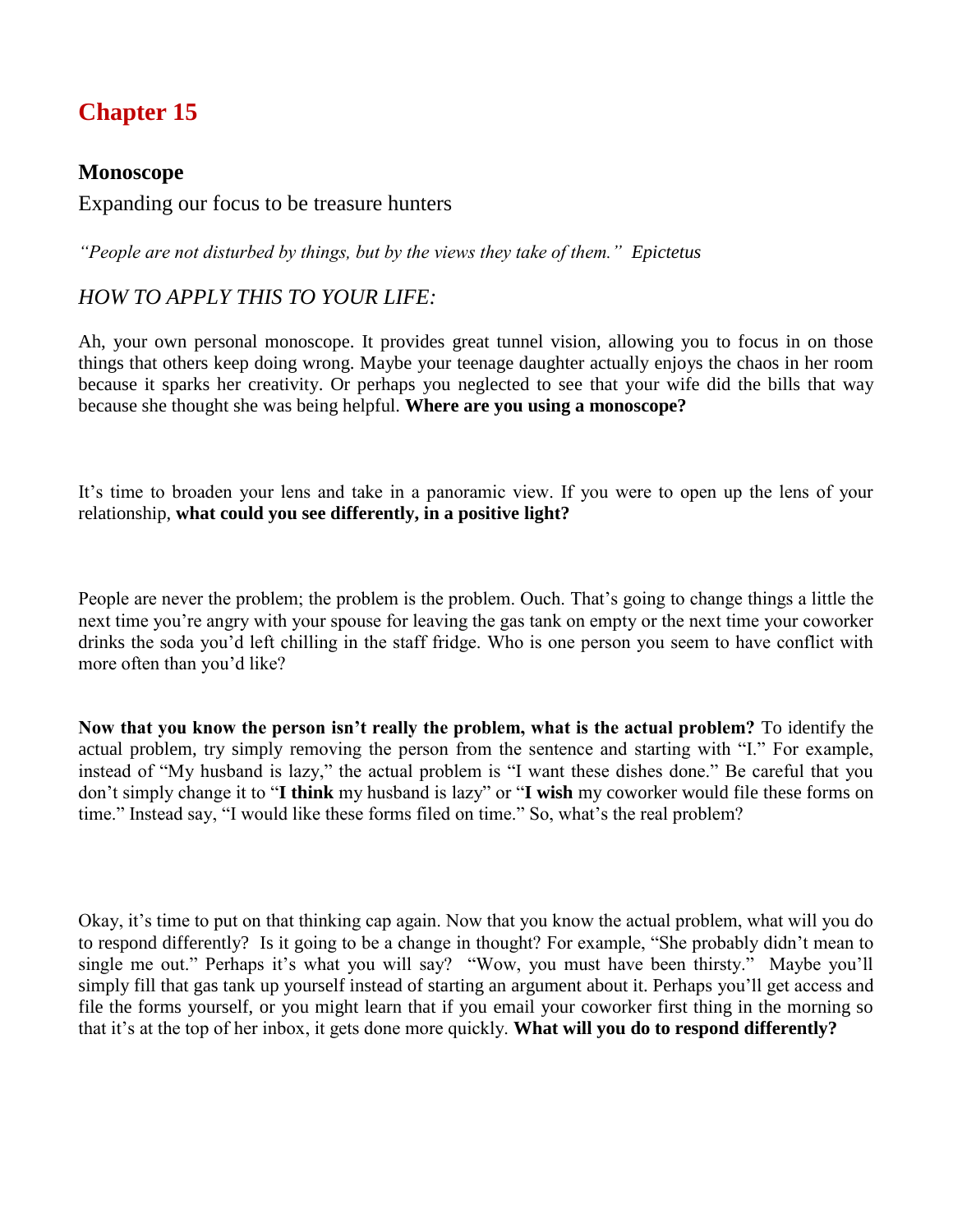# <span id="page-24-1"></span><span id="page-24-0"></span>**Roadblocks**

<span id="page-24-2"></span>Removing the pain that plagues us

*"The weak can never forgive. Forgiveness is the attribute of the strong." Mahatma Ghandi*

### *HOW TO APPLY THIS TO YOUR LIFE:*

Forgiveness is really a gift to yourself. Who are you letting live rent free in your heart and head, allowing bitterness and anger to swell and take over?

Now imagine your life without all that bitterness and anger consuming you every time you hear their name or see their face. What would that be like? Write down five benefits for your life if you chose to live without the bitterness and anger.

**What roadblocks to forgiveness are you having difficulty moving around right now?** (See this chapter in the book for a list and explanation of each one.)

How will you maneuver around that roadblock to embrace your new FREE life, a life of forgiveness, so that person is no longer taking up residence in your heart and mind? Be specific. **Write down your path to forgiveness. What are you going to do? When?**

Further reading:

Luskin, Frederic. *Forgive for Good.* New York: HarperCollins, 2002. Smalley, Dr. Gary, and Ted Cunningham. *From Anger to Intimacy: How Forgiveness Can Transform Your Marriage.* Ventura: Regal, 2009.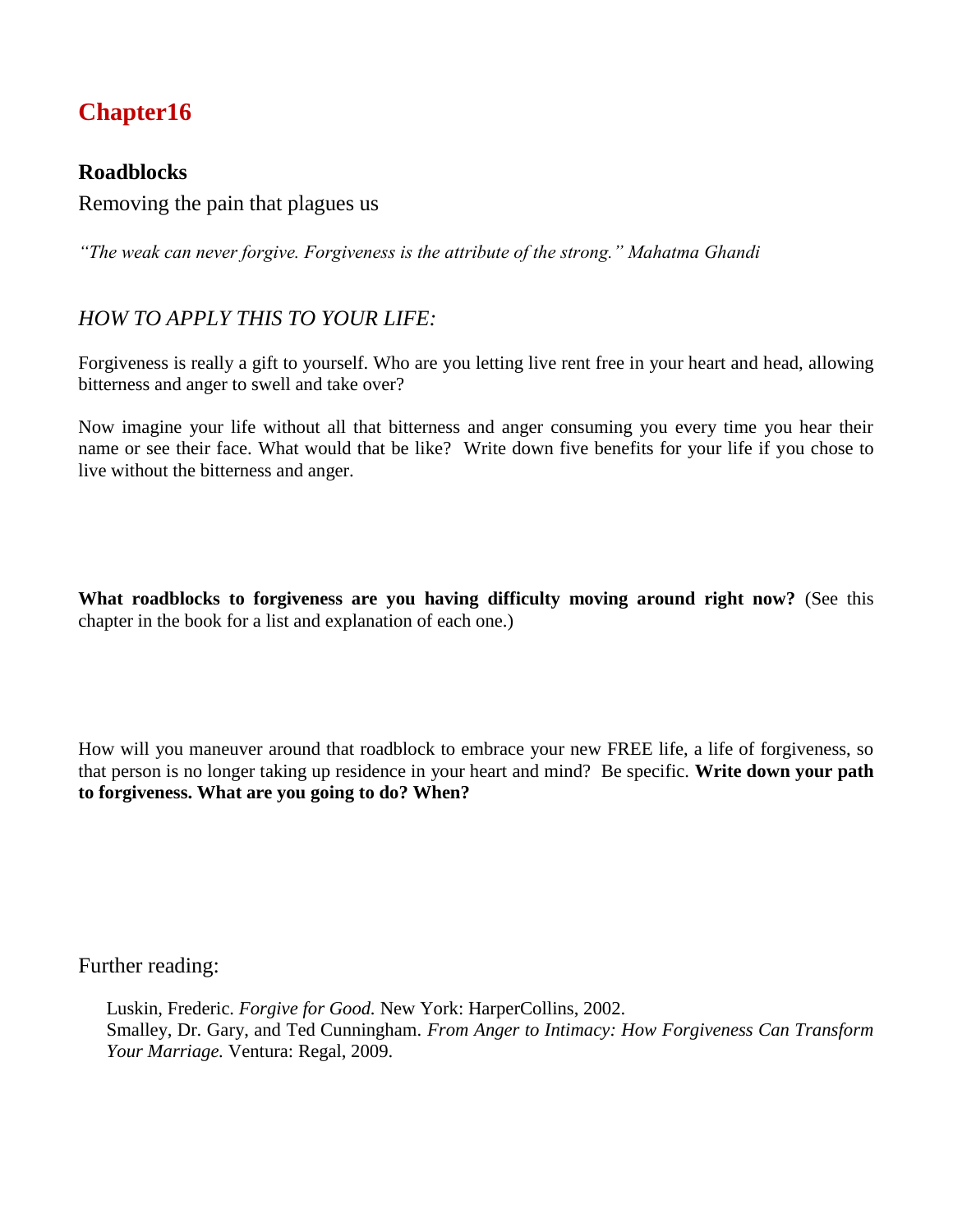# <span id="page-25-1"></span><span id="page-25-0"></span>**The Golden Rule**

<span id="page-25-2"></span>Changing from referee to cheerleader

*"Kindness is the language which the deaf can hear and the blind can see." Mark Twain*

# *HOW TO APPLY THIS TO YOUR LIFE:*

#### **What are some areas where you need to learn to be silent and put down the yellow flag?**

What has that yellow flag cost you in each of those areas? For example, maybe you repeatedly nag your teenage daughter about her messy room, resulting in her slowly pulling away from you. Maybe when your coworker speaks up during meetings, you cut him off, and now he doesn't share his ideas anymore. Or maybe you are negative and upset when your spouse gets home from work, and now he comes home later and later.

Some potentially difficult conversations are necessary. There will need to be talks about finances, the children, and the future. But how you go about those conversation really does make a difference. What topic of conversation with your spouse, child, or coworker usually creates frustration and hostility?

Perhaps it's your approach. **How can you change your approach to follow the Golden Rule**, so that next time you have that conversation, fur won't fly? List three changes that you will make to your approach.

**In what areas could you pick up the pom-poms and cheer others on?** How could you cheer on your spouse? Kids? Coworkers?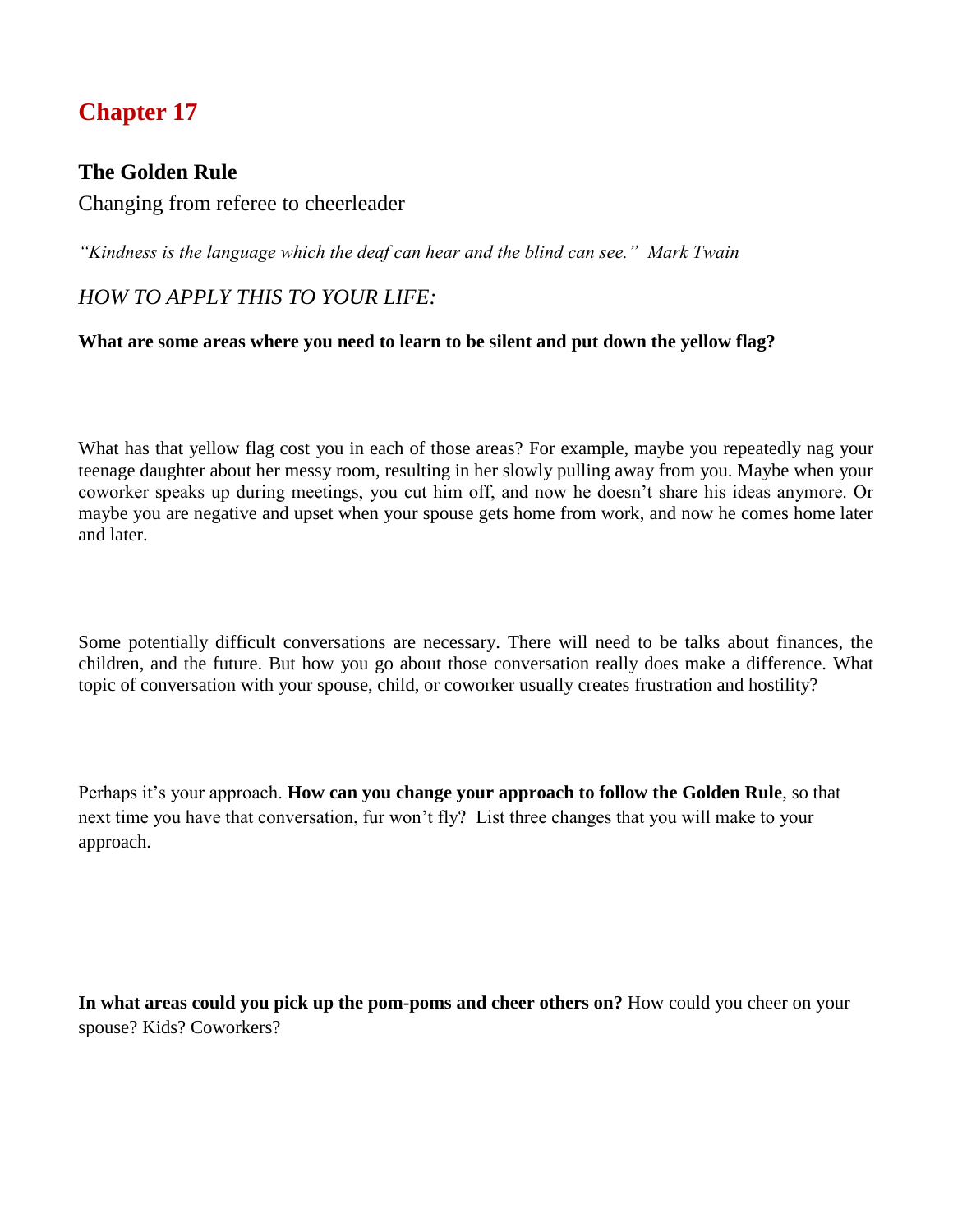# <span id="page-26-1"></span><span id="page-26-0"></span>**But Why?!**

<span id="page-26-2"></span>Letting go of "Why" and grabbing hold of "Now what?"

*"Always focus on the front windshield and not the review mirror." Colin Powell*

*HOW TO APPLY THIS TO YOUR LIFE:*

**What is the "why" that keeps eating at you?**

**What is the "now what" that you need to focus on?** What are the things you can do right now to improve the situation?

**What will you do to get yourself back on track when your mind turns back to "But why!?"**

We value things differently from those around us. Sometimes we have completely different value systems, and sometime it's just a momentary difference. What have you been telling your coworker, friend, kids, or spouse that they ought to be doing? Are you telling your friend she needs to start dating again? Are you telling your coworker to stop sucking up to the boss? Did you tell your spouse last night how they should put the dishes in the dishwasher? **What is it you're telling that person to do or stop doing that is really just a difference of values?**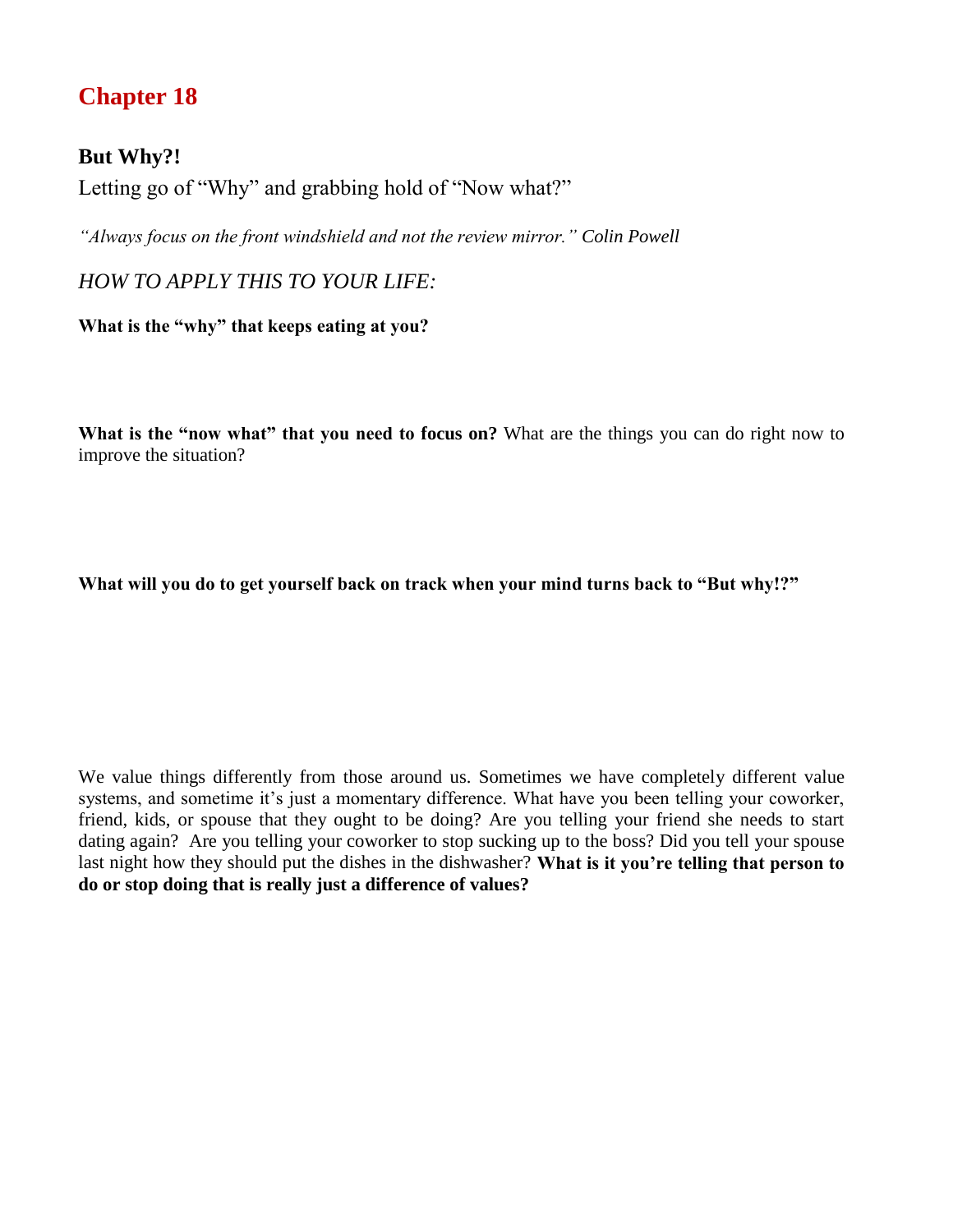### <span id="page-27-1"></span><span id="page-27-0"></span>**Simple, Not Easy**

<span id="page-27-2"></span>Tipping the scales toward a positive, rewarding relationship

*"We are all faced with a series of great opportunities brilliantly disguised as an impossible situation." Chuck Swindoll*

# *HOW TO APPLY THIS TO YOUR LIFE:*

Recall that Dr. Brown said it takes just *one* person to breathe life back into a relationship. Also recall that she said our minds often get trained in that superhighway of thought. If you've trained yourself to think, "It's not worth it," "I'm better off without him," or "She doesn't care, so why should I?" then it's going to take some effort to create a new superhighway of thought. Let's start that new highway. **What more positive thoughts could you use to replace the negative ones for your relationship?**

You will not regret wise choices. It's always beneficial to have a huge surplus in the bank rather than a deficit, right? We all want +\$1,000, not -\$1,000. It's the same with relationships. What will you do this week to add deposits to your relationship? Maybe it's a word of encouragement or a simple acknowledgement of how hard he works all day. Maybe it's a "thank you" for folding the laundry. Or a "good job" for your coworker. Maybe you decide to run the errand for her. **What deposits will you make this week to invest in your relationship?**

Perhaps it may benefit you to actually keep a ledger, like a checkbook. **Write down all of the deposits and withdrawals you make.** It will give you a realistic look of what you are really doing in your relationship.

However, for the other person, it is best not to focus on the deposits that they aren't making or the withdrawals that they are. I'm sure you can think of things you want them to do that they are not doing, or things they do that you wish they did not do. But try to focus on all the deposits that they are making. This can put deposits in your heart and bring a smile to your face. Maybe your spouse doesn't help with the dishes but always mows the lawn and takes out the trash. Maybe your coworker tends to be late and flighty but has a streak of creativity that brings life to your presentations. **List deposits that others are making in your heart.**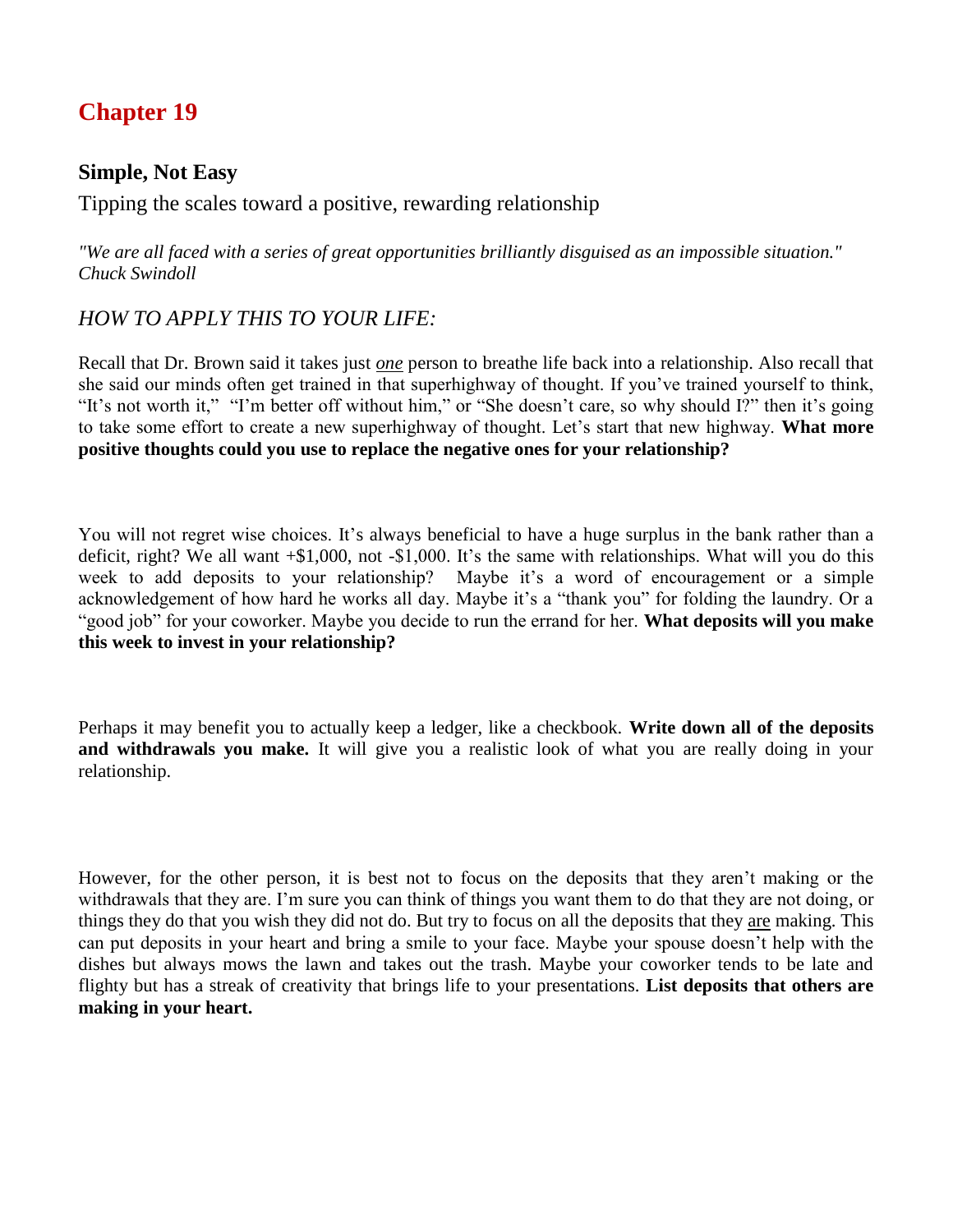# <span id="page-28-1"></span><span id="page-28-0"></span>**Walls**

### <span id="page-28-2"></span>Finding a way in

*"Kind words can be short and easy to speak, but their echoes are truly endless." Mother Theresa*

# *HOW TO APPLY THIS TO YOUR LIFE:*

People put up emotional walls for many reasons. You may or may not have contributed to the walls barricading your spouse's, child's, or coworker's heart. Regardless of who helped build those walls, you need to show that you are safe and trustworthy by respecting that barricade. **List the people with whom you have not been trustworthy.**

**List the things that you say or do that make others feel unsafe**, as if they need to hide behind a wall.

**Now what will you do to instead show that you are safe and trustworthy and that you respect their wall?** Perhaps you will stop picking on your son when he tries to hide his emotions from you. Or maybe you will respect the fact that she said she doesn't want to talk about it right now and let her have some time alone. Why don't you ask him if there may be a time later that he would be willing to talk about it and be okay with hearing "no?"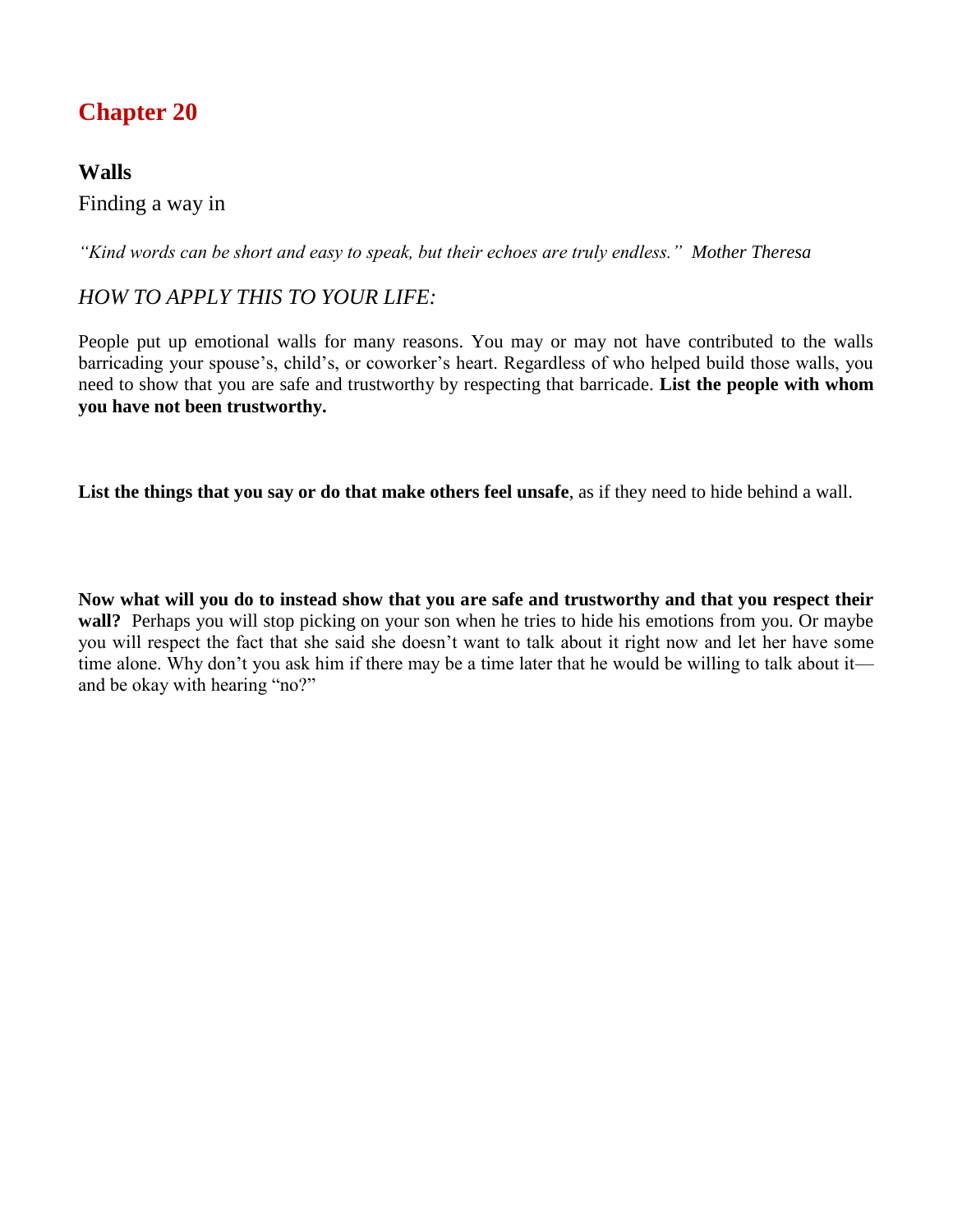# <span id="page-29-1"></span><span id="page-29-0"></span>**Trigger Points**

<span id="page-29-2"></span>Humility is for the strong.

*"Humility is not thinking less of yourself, it's thinking of yourself less." Rick Warren* 

# *HOW TO APPLY THIS TO YOUR LIFE:*

What are some trigger points for you that cause you to react emotionally?

**How can you reduce your sensitivity to each of your triggers?** You might consider going for a walk, counting backwards, or playing your favorite song, but you will also want to choose a "script" something you say to yourself to reduce your tension and sensitivity to your triggers. For example, "We all make mistakes" or "This is just a preference, it is not wrong" or "You can do this, it is no big deal."

When your spouse, kids, friends, or coworkers are emotional, **what are the typical symptoms that start to show up that would tell you they are hurting?**

How could you choose to respond differently? Think of a recent interaction that did not go well. **What would the humble choice have been in that scenario?**

Many times we have an opinion, but we don't hold it as strongly as the other person holds theirs—a scale of 1-10 can be a handy tool. So ask each other, "On a scale of 1-10, how much does this matter to you? How much does this bother you?" You may be surprised at what you learn. What behaviors or words do you use that trigger major withdrawals in the hearts of your loved ones? (If you don't know already, try using the scale of 1-10.) How might you work to change those behaviors or choose different words?

Who do you know who is a great example of humility? What is it about them that gives you the impression of humility?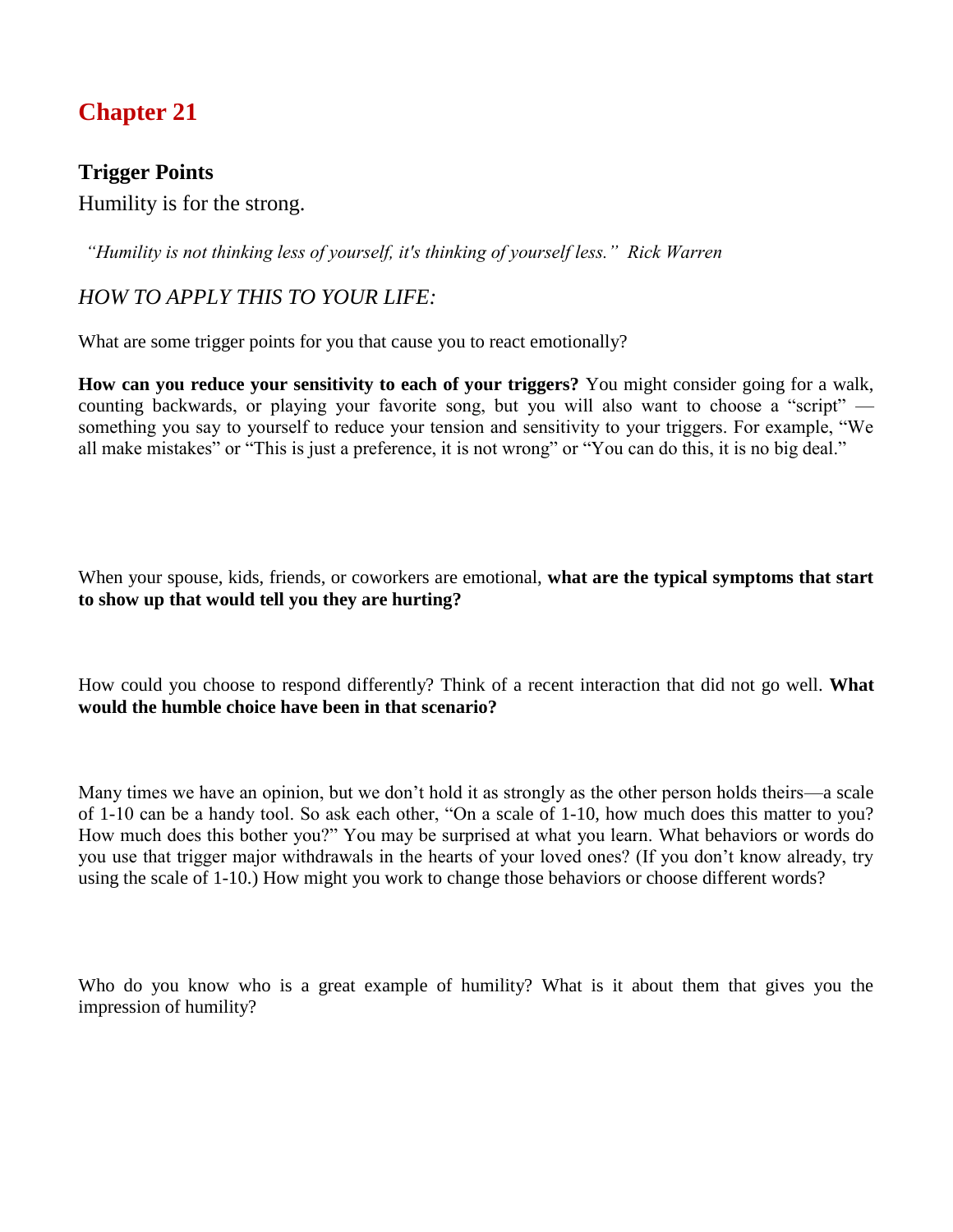# <span id="page-30-1"></span><span id="page-30-0"></span>**Stop It**

# <span id="page-30-2"></span>Figuring out what works

*"The most important single ingredient in the formula of success is knowing how to get along with people." Theodore Roosevelt* 

# *HOW TO APPLY THIS TO YOUR LIFE:*

Think of an area of your life in which you need to tell yourself to "Stop it!" Perhaps it's with your kids before school. Or maybe it's what you say to your coworkers about your boss behind his back. **What do you need to stop doing?**

We've listed some possible methods to help you "Stop It" in this chapter. **Which of these methods, or what other method might you use, that would work best for you?** 

How and when will you start to implement this new method? How will you make this method work for you? Write out a detailed plan.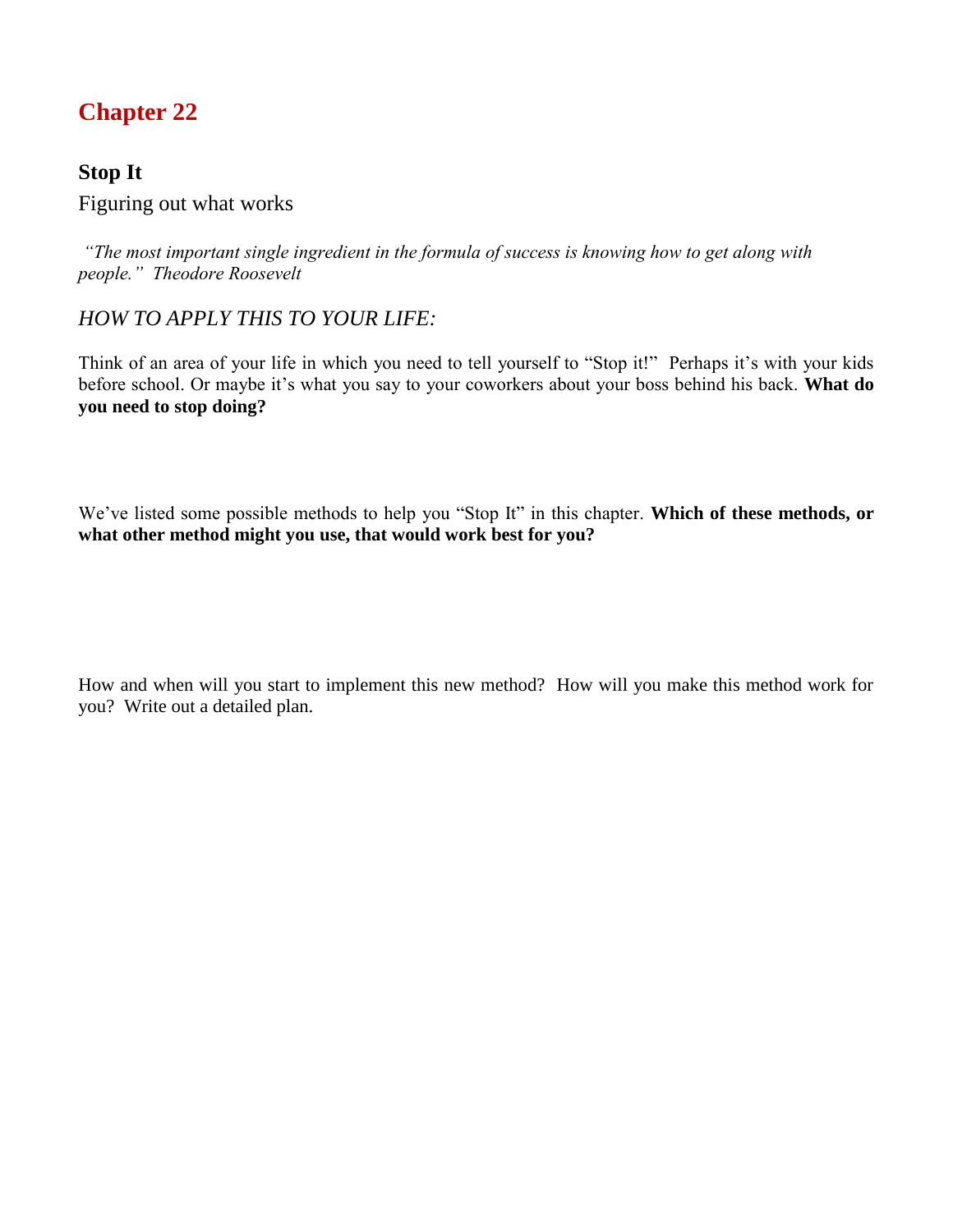# <span id="page-31-1"></span><span id="page-31-0"></span>**As Is**

### <span id="page-31-2"></span>Accepting the shortcomings of others

*"Everything has beauty but not everyone sees it." Confucius*

### *HOW TO APPLY THIS TO YOUR LIFE:*

**Who is that person or people in your life who you need to accept "as is"?** Is it that co-worker who is loud and obnoxious, your brother who parties too much, or your teenage daughter who has fallen in love with black eyeliner, weird music, and odd friends? Who are your "as is" people?

What specifically have you been trying to change about these people? What is it that they do that drives you crazy? Is it his smoking habit? Is it her messiness? Perhaps he's lacking the work ethic that you think he should have. What are you trying to change about them?

**What is a lack of acceptance costing you?** For instance, how often are you frustrated by this person? It's costing you happiness. How many fights have you had when you could have been enjoying each other? It's costing your relationship.

Now that you have pinpointed what you're trying to change, let's get real here. You can't make someone change. It's just a fact. You can plead, beg, and cry over it, but they have to make the change for themselves. And that only happens when and if they want to do it. So instead of focusing on them, let's focus on you. What can you do to make yourself happy? Instead of letting their lack of change bring you down, change yourself, like Bob did with Mary's smoking. What can you do to make yourself happy and stop focusing on changing the person you mentioned above?

Now, the even better question is: **when and how are you going to make the change in you happen?**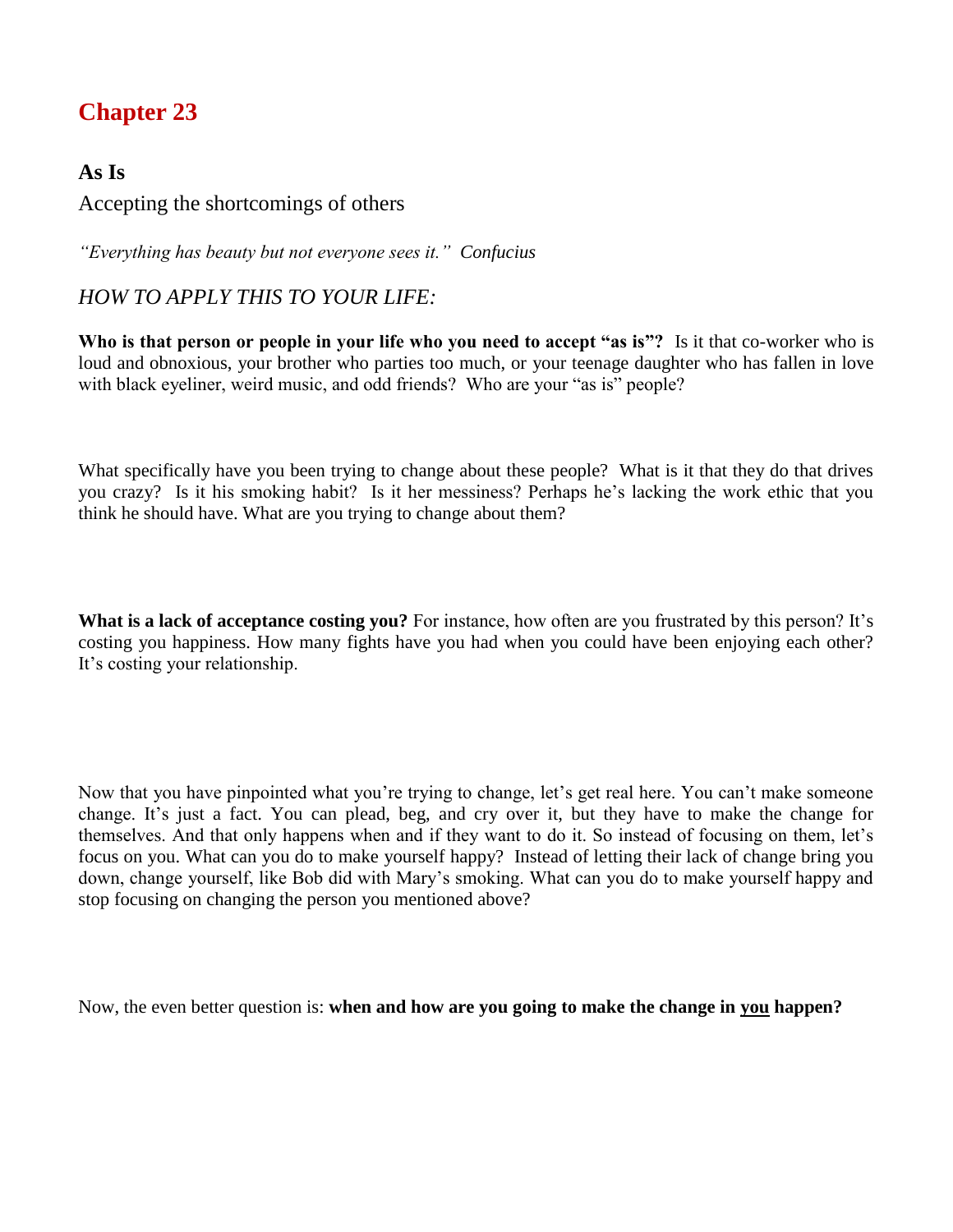### <span id="page-32-1"></span><span id="page-32-0"></span>**Self-care**

<span id="page-32-2"></span>Making sure you're at your best

*"Take care of your body. It's the only place you have to live." Jim Rohn* 

# *HOW TO APPLY THIS TO YOUR LIFE:*

It's time to give yourself an honest self-assessment. How well are you taking care of yourself? You can't give your best at work, at home, or in relationships when you're running on empty. Step back and take a good look at your life in the four main areas: physical, emotional, mental, and spiritual If you were to give yourself a grade in each of those areas, what would you give yourself? Assign yourself a grade, and be honest. **What grade would you give in each area: physical -\_\_\_, emotional - \_\_\_, mental - \_\_\_, and spiritual - \_\_\_?**

**For each area that you listed and graded, list three things that you will make into a new habit in order to fill yourself**. Some examples are: exercise three times a week, have coffee with your best friend once a month, journal every Sunday, play some basketball with the guys after work, attend church with your kids, listen to your favorite music in the morning, etc.

Now for the key: volunteering. **What aspect of volunteering most appeals to you?** Is it serving a certain group: children, the elderly, the disabled, unwed mothers, minority groups, or animals? Is it a certain cause: poverty, hunger, abuse, or drug prevention? Is it a certain organization? This is the one step in the book that I think people will be less inclined to do even though the rewards are so great. Volunteering actually does feel foreign and backward to some people. But even if you are shy or introverted, I know many like you who have volunteered to stock shelves at a food pantry, sort clothes at a thrift shop, or do administrative tasks, and have felt deep rewards knowing that they have impacted the life of a child or a hurting family. I also know busy executives who volunteer once a month and are allowed to rearrange their volunteer time around their schedule. No matter who you are, give it a try, and you'll be so glad you did!

Now list three places you could volunteer. Underline the first place you will go for a tour.

Some places will let you try out volunteering without requiring a commitment. **When will you give it a try?**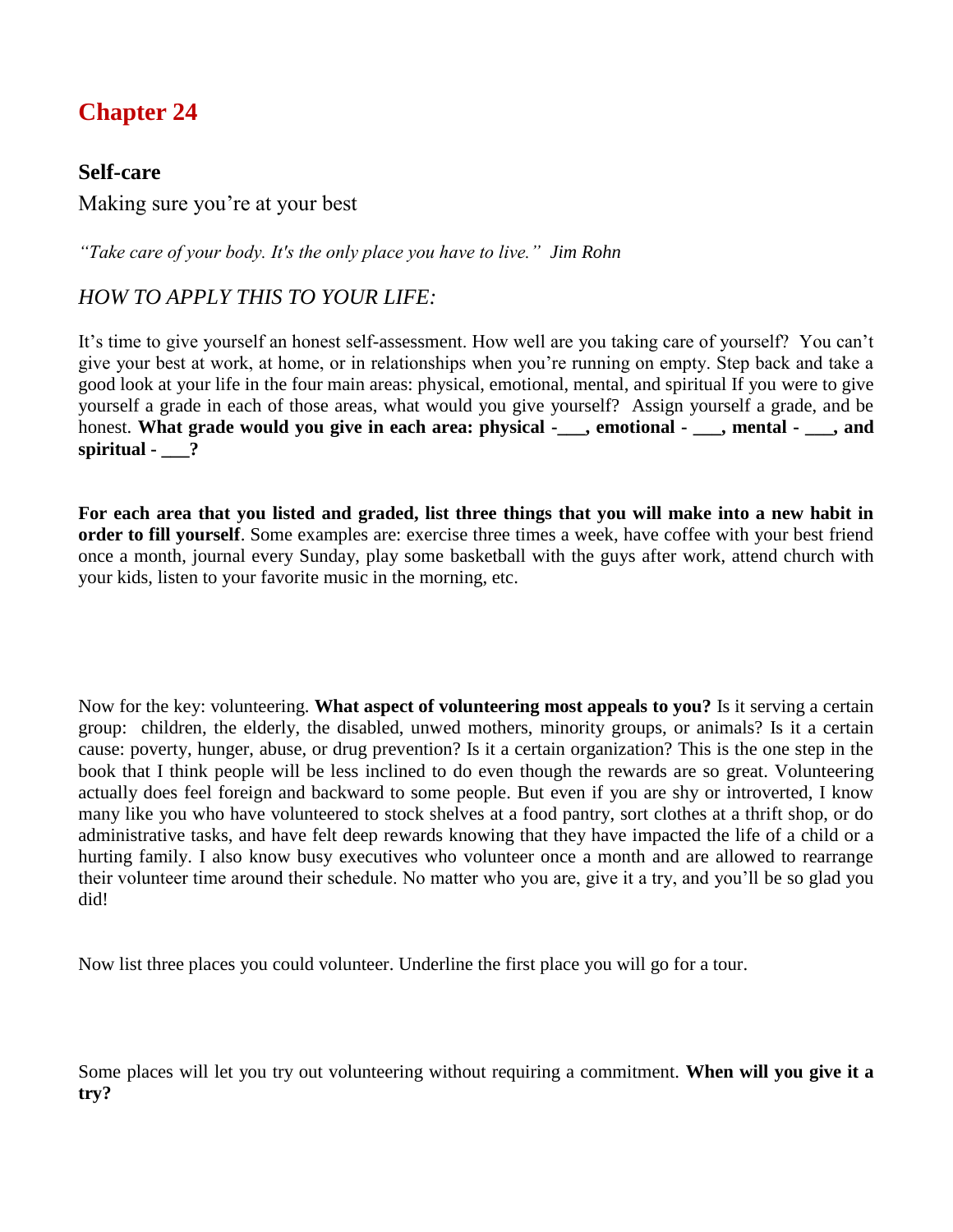# <span id="page-33-0"></span>**Epilogue: Scheduled Sex**

*"You haven't had real sex until there are two dogs at the end of your bed staring at you." Bill Engvall*

# *HOW TO APPLY THIS TO YOUR LIFE:*

Maybe this whole concept of having sex again after so long terrifies you. Maybe you don't think you can make that move anymore. Maybe you're so angry or dejected because it's been so long that you don't think it's really worth the effort to even try. If you're there, hang in there.

*If you are a survivor, who has faced a traumatic event,* what can you do to move forward in this area? If you need counseling who can you contact? Keep in mind that many latch on to the idea that sex is no big deal and will reduce your anxiety by telling you not to worry about it. Despite your history, make it your goal to determine "how" to make this happen, not "if" - **what can you do to move forward in this area?**

*If marital conflict has separated you, love has died or time has passed*, bite the bullet and move on to the next question.

This week you are going to start meeting that need of your spouse. So guys  $-$  it's time to start letting your wife talk about her day, listen, show empathy, laugh with her, hold her. And gals – yes, it's time to get a little physical with your hubby. Touch him – every time you cross paths. And I don't mean trying to wipe a stain off his shirt – I mean touch his chest, arms, face . . . and his "happy place." Time to be purposeful - Because saying you're going to do it and doing it are two different things. So what's your plan guys? Gals? **Write out here what you will intentionally do this week to meet the need of your spouse.**  Include days, times, and what you will be doing.

So now you have your plan in place . . . time to rise to the occasion. Be bold. Remember – you used to do this stuff all of the time! AND if your spouse doesn't notice or "get" the new attention at first – it's ok! Keep working at it.

**When will you be having sex this week?** What day? What time? **What is the** *best* **way to make this happen** (consider what's good for your spouse!)? Guys – is it after your wife's favorite meal, show, and a hot shower? Gals – is it a 5 minute quickie in the morning right before he checks his email? What works for him? What works for her?

And one last thing – Orgasms . . . ahhhh, orgasms. Guys – remember to follow her lead; Gals – remember to actually give some lead to follow. Lastly – HAVE FUN! **Gals – write down what turns you on**. How